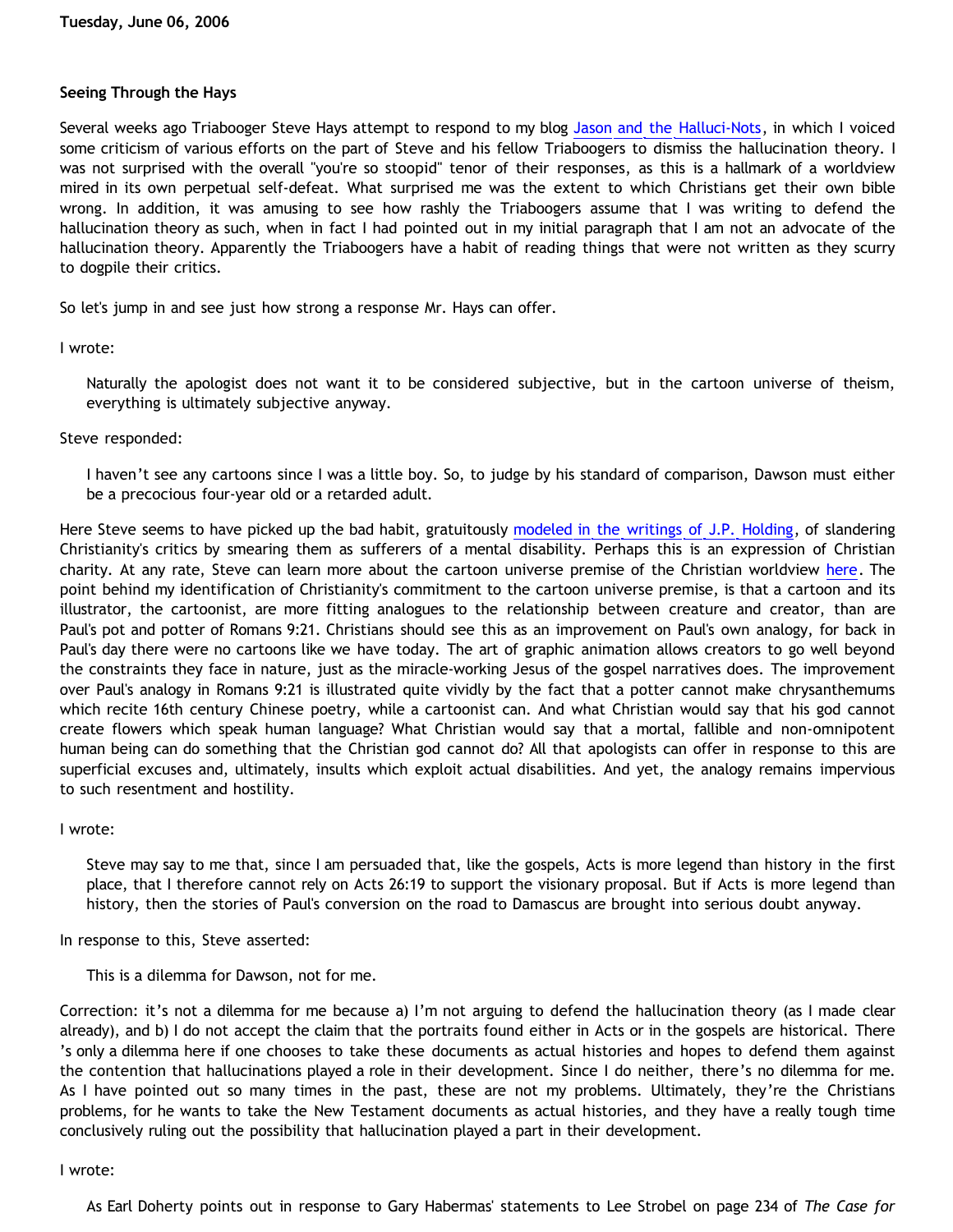*Christ*, we actually have in the New Nestament "a wealth of invention" (Doherty) where Habermas chooses to see "a wealth of sightings of Jesus."

Each writer sat down to provide 'proofs' of Jesus' rising in the flesh," explains Doherty, "and they all quite naturally come up with anecdotes of their own, which best explains their incompatible variety. (*Challenging the Verdict: A Cross-Examination of Lee Strobel's "The Case for Christ,"* pp. 203-204.)

Steve responded:

All he's done here is to give us Doherty's opinion. No supporting argument or corroborating evidence is brought forward to substantiate this claim.

Of course, Steve's assertion that "no supporting argument or corroborating evidence is brought forward to substantiate this claim" overlooks the fact that the quote I cited was taken from an entire book which critically examines claims in defense of the literalist Christian view of the New Testament. The source I quoted is packed with arguments and rebuttals to Christian 'scholars'. But Steve's concern here is not to take those seriously, but rather to defuse any criticism without actually engaging it or showing it to be wrong. I suppose that, if one has nothing more intelligent to say in response to points that are made, the apologist can always pull out the canned rejoinder that a contrary position is just someone's 'opinion'. Of course, anyone can do this as it is the easiest route to take. Should we say of the New Testament that it's just the opinion of a band of primitive mystics? Christians typically want us to take the stories of Jesus' post-resurrection sightings as more than mere opinion.

I wrote:

Anxious to dispel the subjective implications of phrases such as "heavenly vision" used by Acts to describe Paul's sighting of Jesus, Steve exclaims…

### Steve responded:

This is a prejudicial and tendentious characterization of the phrase. It's "heavenly" because Jesus ascended to heaven. So, in order for him to appear to Paul on earth, he must leave heaven. That would actually imply the objective character of the "vision." Likewise, the Greek word doesn't carry any specialized sense of a "subjective " vision as over against an "objective" vision. We could easily use another synonym, like "sighting."

Steve responds to my pointing out of Acts' own use of 'heavenly vision' and the subjective implications such a phrase conveys as "a prejudicial and tendentious characterization," only to offer his own prejudicial and tendentious characterization of the same. The reasoning Steve offers here does nothing to overcome the subjective implications I pointed out, for nothing he says undoes what Acts itself says. The reasoning he offers here is that the 'vision' Paul is made to talk about in Acts 26:19 is 'heavenly' because Jesus had already gone up ("ascended") to heaven, and had to "leave heaven" in order "to appear to Paul on earth." Of course, if Jesus were physical, this is the kind of interpretation one might apply here. But heaven is typically characterized as non-physical in the first place (otherwise we could ask Christians to explain where it is located physically), and whether the Jesus that Paul saw was physical or something else is precisely what is in question, so it is unhelpful. Besides, Paul is said, accroding to Acts, to have seen "a light from heaven," not a person. So in order to undo the subjective implications of Acts 26:19, Steve has to ignore what Acts 9:3 and 22:6 say. Steve's butchering of the accounts in Acts 9 and 22 is, in turn, then used to downplay any subjective implications of the term 'vision', which, according to Steve, are not implied by the Greek and therefore the term is compatible with "an 'objective' vision," more along the lines of a 'sighting'. The Greek word translated as 'vision' in Acts 26:19 is 'optasia', for which Thayer's, according to the [Blue Letter Bible](http://www.blueletterbible.org/tmp_dir/words/3/1148929332-1055.html) offers two definitions:

- the act of exhibiting oneself to view
- a sight, a vision, an appearance presented to one whether asleep or awake

To determine the best meaning here, we would have to look at the event that the author of Acts had in mind. Acts gives two accounts of Paul's encounter with Jesus on the road to Damascus, in chapters 9 and 22. In neither account is Paul said to have seen a person. This is significant because a 'sighting' which carried the connotation of "an ' objective' sighting" would presumably be one in which an actual person were seen, whereas in Acts' two accounts of Paul encountering Jesus, no appearance of a person is indicated. Both Acts 9:3 and 22:6 speak of a "light from heaven " (apparently heaven has flood lamps that can reach the earth), and Acts 9:7 specifically says that Paul's companions saw "no man," which suggests that the fullness of Paul's experience was private, not public, thereby lending more weight to a subjective experience on the part of Paul rather than an objective event which anyone present would have perceived the same thing. According to the story, Paul was overcome by a light from overhead and heard a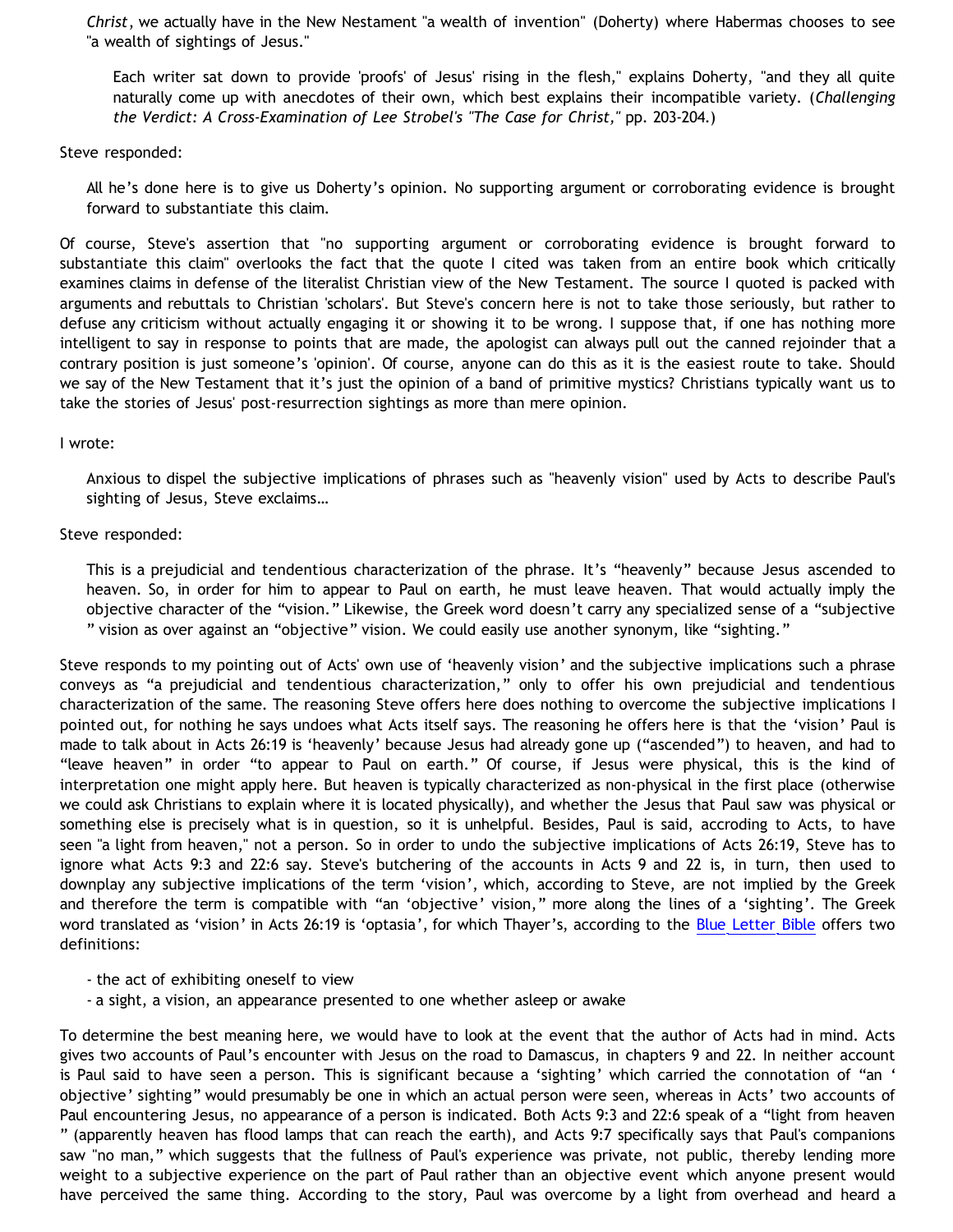voice. (I wonder if Marshall Applewhite saw a light and heard a voice in his near-death experience.) Nothing in either account of Paul's encounter with Jesus offers any substance that can be used to rule out a subjective vision, and only by "a prejudicial and tendentious characterization" – such as one motivated by the concern to protect a confessional investment – can one suppose that "an 'objective' vision" is intended in Acts. Apologists want to give weight to the view that Jesus' appearance to Paul was "a public event," but even this is not unambiguously indicated in Acts' two accounts. For although Acts has Paul accompanied by an unspecified number of unnamed fellow-travelers, neither account suggests that any of them were converted by the experience, and the two accounts give conflicting information about what they would have witnessed. Consider:

**Acts 9:7** And the men which journeyed with him stood speechless, hearing a voice, but seeing no man.

**Acts 22:9** And they that were with me saw indeed the light, and were afraid; but they heard not the voice of him that spake to me.

Both accounts have Paul being overcome by "a light shown from heaven" and hearing a voice. But the two accounts conflict on whether Paul's traveling companions heard a voice. I've seen attempts to harmonize these passages, but they've always impressed me as rather desperate and incongruous with each other. Moreover, apologists sometimes attempt to use the statement that Paul's traveling companions saw "no man" as implying that Paul was conversing with a man, but neither account makes this claim. Others will say that Paul's men seeing a light indicates what Steve has called "an 'objective' vision", but this in itself is not sufficient to suppose that Paul's companions shared in Paul's own experience, which is what we would expect to be the case if in fact Paul's vision had an objective (in this case, publicly verifiable) basis. Going by Acts' accounts, it is incumbent upon apologists who want to view this as "an ' objective' vision" for Paul to support this interpretation somehow, preferably without interpolating extraneous material into the accounts in question. But since the accounts we have in the New Testament are so barren of detail, it seems at best that the question will only remain open, even though the accounts themselves, in my view, lean far more heavily to a private experience which resulted in only Paul's conversion, not the conversion of Paul's companions (for surely this would have been mentioned if the author of Luke thought Paul's companions were converted as well). In fact, it seems that Acts gives Paul traveling companions specifically to ward off the charge that he was hallucinating. As such, it turns out to be rather clumsy since even Paul's companions are not converted by the experience.

I asked:

But does Paul ever distinguish between the nature of his sighting of Jesus and the sighting of Jesus he says these others enjoyed?

Steve responded:

As I said before, he describes his encounter as a public event.

Then we should find some other witnesses to corroborate the claim. But the source which gives details about what allegedly happened comes to us at best as a secondhand story, conflicts with itself, and is not corroborated by other sources. The story in Acts reads as an attempt by an author who had learned a tradition of Paul's aggrandized conversion tale, either adding details himself or including details which the tradition itself, told over and over in preceding decates, had acquired, resulting in legend, not accurate history. The woman that I mentioned in [Jason and](http://bahnsenburner.blogspot.com/2006/05/jason-and-halluci-nots.html) [the Halluci-Nots](http://bahnsenburner.blogspot.com/2006/05/jason-and-halluci-nots.html), who took the stand in defense of her husband and testified that a vampire had killed the murder victim, also claimed that this was a public event. Thus the mere claim that some fantastical event was public, is not sufficient to make it true. Meanwhile, the possibility of invention and fabrication is not ruled out in any convincing way.

# I wrote:

On the contrary, it remains ambiguous and unspecified, thus allowing believers to uncritically read gospel details into what they read in Paul.

### Steve wrote:

i) Again, if true, this undercuts Dagood.

Unless [Dagoods](http://www.blogger.com/profile/17255210) is a Christian, it's unlikely that he's confessionally invested in one outcome as opposed to another on this issue. The same is the case with myself. If the preponderance of the evidence points toward the supposition that Paul believed that he encountered Christ as a heavenly light while believing that those mentioned in I Cor. 15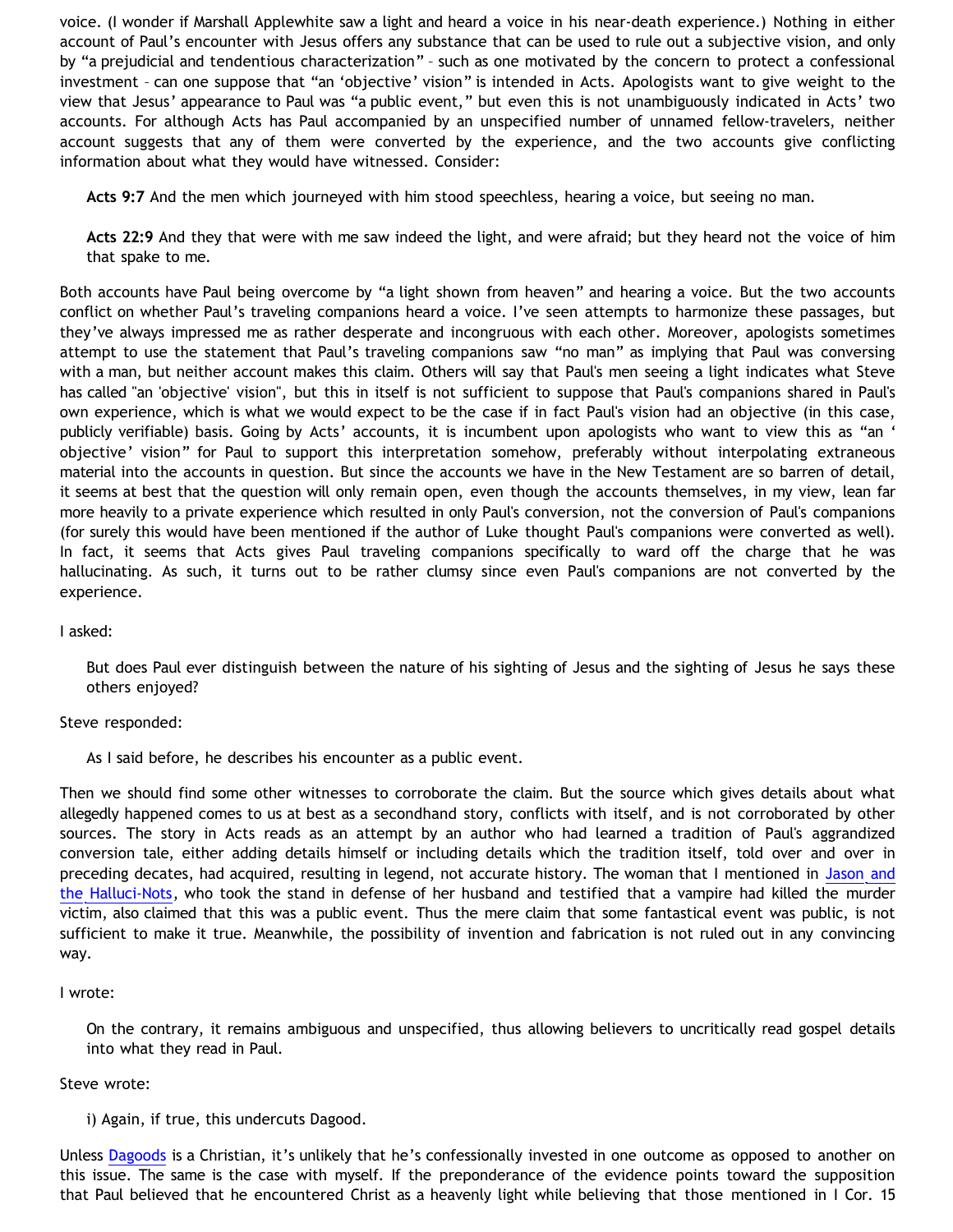saw Jesus as a human-like figure, so be it. My question above – "does Paul ever distinguish between the nature of his sighting of Jesus and the sighting of Jesus he says these others enjoyed?" – is intended to bring our attention to what Paul does and does not say in terms of the details of what he and the others allegedly saw. All that Steve can say is that Paul "describes his encounter as a public event." But where and how does Paul describe his encounter with Jesus as a "public event"? I Cor. 15:8 has Paul say "last of all he was seen of me also," which suggests a private viewing. It certainly does not indicate a public event. At any rate, the other encounters that are listed in I Cor. 15 appear to be more or less public, but incontestably come to us secondhand and with no informative detail. So did the 500 mentioned in I Cor. 15:6 see a "light from heaven" and "hear a voice"? Or, did they see a man walking around in a manner like other men? Paul does not say.

#### Steve wrote:

ii) In addition, the reasoning is reversible. Assuming, for the sake of argument, that this is what Christians do, dubitantes do the exact same thing, only in reverse order. They (mis-) interpret Paul as reducing the Resurrection to a spiritual (i.e. ethereal body), and classify his Damascus Road encounter as a subjective vision, then they uncritically read the "Pauline" details back into Luke and John.

I don't think I've ever seen a critic of the New Testament propose that the post-resurrection appearances of Jesus found in the gospels were intended to be taken as subjective or vision-like encounters, as suggested by Paul of his encounter with Jesus. I don't think an apparition, for instance, would need the stone in front of the tomb to be rolled away in order for those outside the tomb to be confronted by it. On the contrary, the post-resurrection scenes in the gospels seem to have been written, in spite of their conflicting accounts, for the express purpose of giving ' proof' of a physical resurrection. Of course, this would not have been necessary had the vision and hallucination hypotheses had at least some measure of backing in the epistolary traditions which predated the gospels. What's interesting, however, is that many thinkers, including even many Christian apologists, think that the passage about the appearances in I Cor. 15 is a creed that Paul was repeating. And though this seems to contradict what Paul himself tells us, this view is offered by Craig Blomberg who calls vss. 3-7 a "most important *creed* in terms of the historical Jesus," and claims that

Paul uses technical language to indicate he was passing along an *oral tradition* in relatively fixed form… If the Crucifixion was as early as A.D. 30, Paul's conversion was about 32. Immediately Paul was ushered into Damascus… His first meeting with the apostles would have been about 35. At some point along there, Paul was given this *creed*, which had already been formulated and was being used by the early church. (*Strobel, The Case for Christ*, pp. 43-44, emphasis added.)

There are numerous problems with this view, but I'll just focus on two. First of all, if it were the case that Paul was reciting a creed "which had already been formulated and was being used by the early church," then this seriously calls into question whether Paul knew any of the 500 brothers he mentions in vs. 6 personally. This effectually serves to remove Paul's testimony even further from firsthand witness, and thus diminishes any reliability that can be claimed for it all the more. Also, as I mention above, the view that Blomberg gives here is contrary to what Paul himself states. For Paul tells us in Gal. 1:11-12 that "the gospel which was preached of me is not after man. For I neither received it of man, neither was I taught it, but by the revelation of Jesus Christ." In I Cor. 15 he begins by declaring that what follows is the gospel as he preached it, thus linking it to the revelation he mentions in Galatians. Paul clearly indicates that the gospel he preaches is not something he learned from other people (as would be the case if he "was given this creed, which had already been formulated and was being used by the early church"), but something that came to him "by the revelation of Jesus Christ," which suggests a direct pipeline to the supernatural source itself. (One wonders how someone who has such access to transmissions from invisible spirits distinguishes those messages from the products of his own imagination…) Furthermore, it should not surprise us that the reasoning that Blomberg and others will give for dating Paul's conversion to A.D. 32 is based at least partly on taking the gospels as historical, which is one of the points in contention. Thus to the extent that the case for such dating relies on taking the gospel narratives as actually historical, it begs the question. Besides, what data can be gleaned from Paul's letters to indicate the date of his conversion? What data can be gleaned from his letters to indicate when he thinks Jesus was crucified? What data can be gleaned from his letters to indicate when Jesus appeared to Peter, James and the 500 brothers? I think these are legitimate questions for Christians to consider, but I'm supposing they'll fetch me more attitude than answers. A final point about the passage in I Cor. 15 is that some scholars suspect that it is a later insertion. See for instance R. M. Price's [Apocryphal Apparitions: 1 Corinthians 15:3-11 As a Post-Pauline Interpolation](http://www.infidels.org/library/modern/robert_price/apocrypha.html).

#### I wrote:

Apologists need to understand that, while they want to put the onus on the New Testament's critics, the onus is really on the New Testament itself to shore up the very areas where they claim its critics habitually default.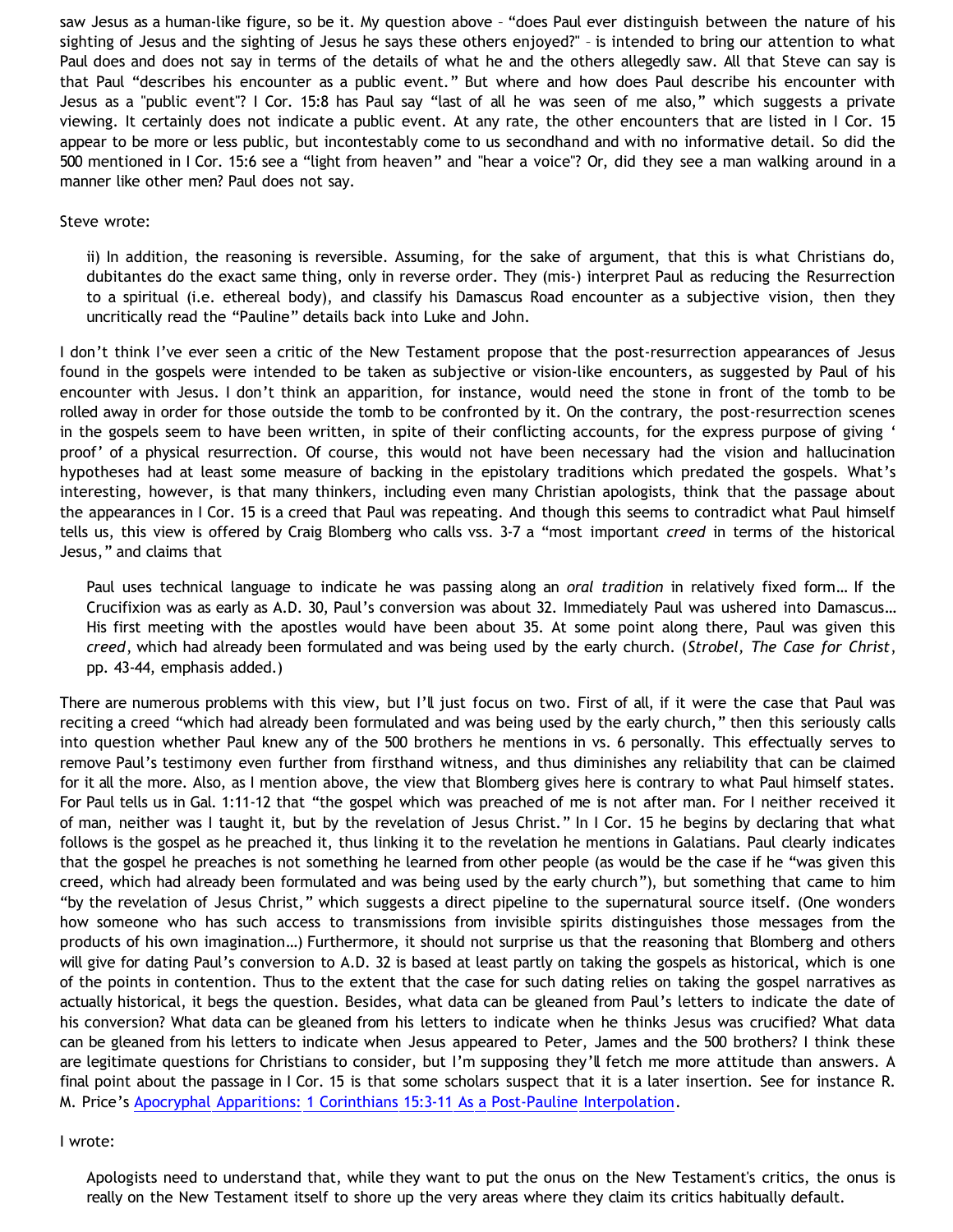Steve writes:

## No, both sides assume a burden of proof.

I don't think so, in fact, not by a long shot. Disputes such as the one we have been engaging could have been averted had the New Testament been more carefully written. We come to the New Testament as it is – vaguely and ambiguously written throughout much of it, open to wide interpretation and ripe for a broad range of speculation. Indeed, had the New Testament been more carefully written, a lot of the conflicts and schisms that have rippled throughout the history of Christendom could easily have been prevented as well. At any rate, if it is admitted that the New Testament assumes a burden of proof, as Steve does here, a burden which would not be have surfaced in the first place had the New Testament already met it, then what more can be said on its behalf? Paul could have told us the specifics of the appearance-encounters he lists in I Cor. 15. But the fact that he leaves these completely unspecific in no way puts a burden on me as a non-believer.

## I wrote (quoting Steve):

"The whole point of this chapter is to repeatedly stress the physicality of the glorified body" even though the chapter nowhere uses the word 'physical' (at least not in any of my translations)

## Steve responded:

i) So Bethrick is dependent on English translations. He can't read 1 Cor 15 in the original?

Steve speaks too soon on the basis of unexamined assumptions. Perhaps Steve has a translation in some language which actually uses the word 'physical' (or its English equivalent) to refer to what appeared to the 500? I just checked one of my non-English translations of the New Testament, and it did not use a word which translates to the English word 'physical'. But his statement here is most curious. Is he saying that translators of English versions have left out a word that is in the original language of 1 Cor. 15? If so, that's very interesting. Perhaps Steve has missed his calling and should hammer out his own translation since he obviously thinks he can do better than what's already available on the market. Should I wait for it? One commentator had written [\(12 May 06\)](http://debunkingchristianity.blogspot.com/2006/05/paul-and-visions.html):

As a Christian from a mainline Protestant denomination, I hadn't been aware that there are churches that teach that Jesus appeared physically to Paul. Frankly, I'm surprised that anyone could read 1 Corinthians 15:8 as referring to anything other than a vision, given -- as you have shown -- the context of the rest of the New Testament.

This person identifies himself as "a Christian from a mainline Protestant denomination," and yet is surprised to learn that some churches "teach that Jesus appeared physically to Paul." How can "a Christian of a mainline Protestant church" be surprised by this, unless of course the assumption that Jesus paid a physical visit to Paul is read into the NT text by only a portion of today's Christians? At any rate, this is a dispute within Christianity, since as an atheist, I don't put any faith on either side of the debate; I think both are equally fanciful. (I.e., it's not my problem.) I merely point out that what is stated in I Cor. 15 is compatible with the view that its author had a visionary as opposed to corporeal experience in mind.

### Steve writes:

ii) He is also confusing words with concepts. A concept can be present without a particular word to designate the concept.

I do agree that a concept can be implicit while the word which represents it is not expressly used. But one should be careful in asserting the presence of a concept so implied, especially in matters as nebulous as this. We'll see below, when we get to the comparison of Marian appearances to Acts' accounts of Paul's conversion, that Steve has a tendency to read more into a passage than the passage itself gives, and suggesting that "a concept can be present without a particular word to designate the concept" in question, is not sufficient to justify the interpolation, especially in the context of statements which rule out that concept. Besides, if it is admitted that the word is not there and that the concept is only implied, then what's the issue about being dependent on English translations? Is the concept in question equally implied across translations and languages? How would one show this? And what specifically in the text implies the concept which is not explicitly employed?

### Steve writes:

1 Cor 15 has been extensively exegeted by the likes of Thiselton and Wright. It isn't necessary for an apologist to reinvent the wheel each time.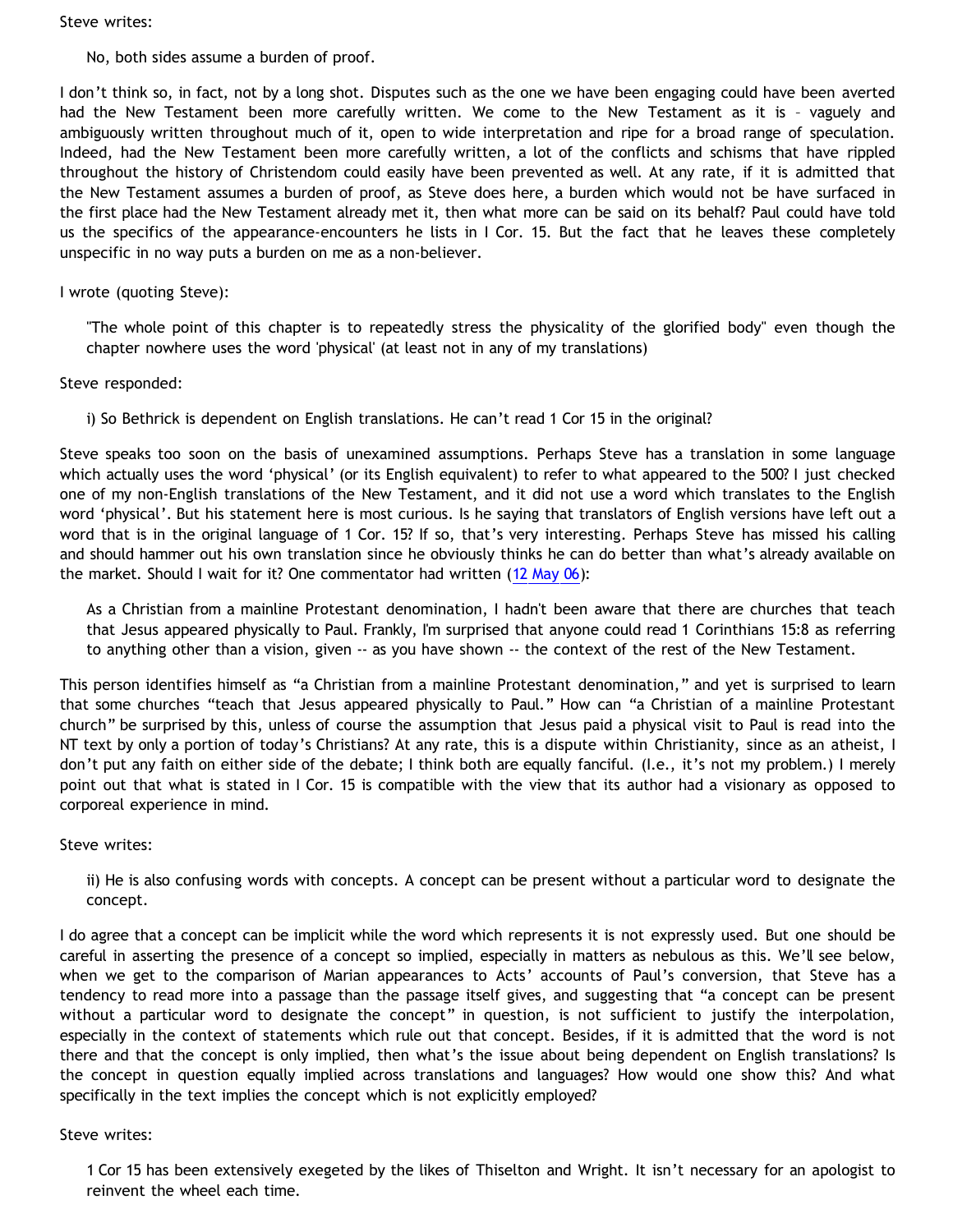No doubt, one can cite the opinion of many who affirm that Paul intended the appearances listed in I Cor. 15 to be physical. Steve's statement here, however, in fact underscores my point: if it requires piles of exegesis to massage the meaning of the passage to confirm the gospels, then it is performatively conceded that the passage in question does not do this on its own, and thus may actually not be what its author intended after all. Hence the need for it to be "extensively exegeted." Recall that, according to Acts 9:3, Paul only saw "a light from heaven," not a physical being with head, face, arms, legs, etc. So if one portion of the NT text says that Paul saw a physical person on the road to Damascus, this would seem to contradict the accounts of this story we find in Acts.

### I wrote:

Not to mention the fact that this position needs to be reconciled with what we read in I Peter 3:18, which speaks of Jesus as "being put to death in the flesh but made alive in the spirit." It is hard to read this statement as coming from one of Jesus' own disciples who, according to the gospels, met face to face with a physically resurrected Jesus.

## Steve responded:

If he spent anytime with the standard commentaries he'd see that this verse has reference to the fact that the corpse of Christ was reanimated by the Holy Spirit. It refers to the agent of the Resurrection, not the composition of the body.

If this is what the author of I Peter meant by this statement, why would we need to go to "the standard commentaries" to find this out? Though it may be entertaining, I'm not interested per se in what confessionally invested commentators opine; I am more interested in looking at what the bible actually says than in counting all the ways that apologists can twist a verse to make it seem harmonious with other passages. With a measure of ingenuity, some translations could be interpreted according to what Steve contends here, namely that the resurrection body is also physical. But other translations resist this. For instance, the New Living Translation renders 3:18 "He suffered physical death, but he was raised to life in the Spirit" which indicates a contrast between the physicality of Jesus' death and the spirituality of his resurrection. Similarly other translations of this verse clearly indicate a specific contrast between "the flesh" on the one hand (associated with Jesus' death), and "the spirit" on the other (associated with Jesus' resurrection). There is nothing in the passage which stipulates that the resurrection was physical. In fact, the passage by its very intention seems to indicate otherwise. This explains why the piles of exegesis to which Steve alludes are needed to tilt the passage in the direction of the gospels, with which the author seems entirely unfamiliar (see my blog [Did the Author of I Peter See the Risen Jesus of the Gospels?](http://bahnsenburner.blogspot.com/2006/05/did-author-of-i-peter-see-risen-jesus.html)).

### I wrote:

Steve may counter that Paul spoke of Jesus having been resurrected in the flesh, but Paul himself indicates that there are different kinds of flesh, that "all flesh is not the same flesh" (I Cor. 15:39), which leaves open the possibility that Paul may have reserved the use of the term 'flesh' in some circumstances to refer to some spiritual, non-physical "substance" which is to be distinguished from the tissue, bone and organs of living organisms. So this is at best inconclusive.

### Steve wrote:

i) And the examples given by Paul are all of material entities.

When speaking of natural bodies, yes. But Paul also has in mind what he calls a "spiritual body" (I Cor. 15:44). There probably are no examples of "spiritual bodies" other than "spiritual bodies," so I wouldn't expect Paul to list any here. Besides, I Cor. 15:44 makes it pretty clear what Paul is teaching: "It is sown a natural body; it is raised a *spiritual* body. There is a natural body, and there is a *spiritual* body." On this Wells points out:

Finally, [Paul] responds to the question "with what manner of body" the dead will be raised, and answers: as " spiritual", not as "natural" bodies: "We shall bear the image of the heavenly" (verses 44-49). But he does not appeal to Jesus's authoritative ruling: "When they shall rise from the dead, they … are as angels in heaven" (Mk. 12:25). Instead he, characteristically, quotes the OT in support, and relies also on a few spurious analogies, saying, for instance: a perishable human body is duly buried like a seed, and just as the seed will be "raised" as a plan, so the body will be raised as imperishable. (*The Jesus Myth*, p. 61.)

Of course, it seems odd for Paul to say "we shall bear the image of the heavenly," as this suggests that at the present time we do not bear this image. Paul says in I Cor. 15:49 "we have borne the image of the earthy." But Genesis 1:27 says that we were created in the image of God, not in the image of something "earthy." Is not God heavenly?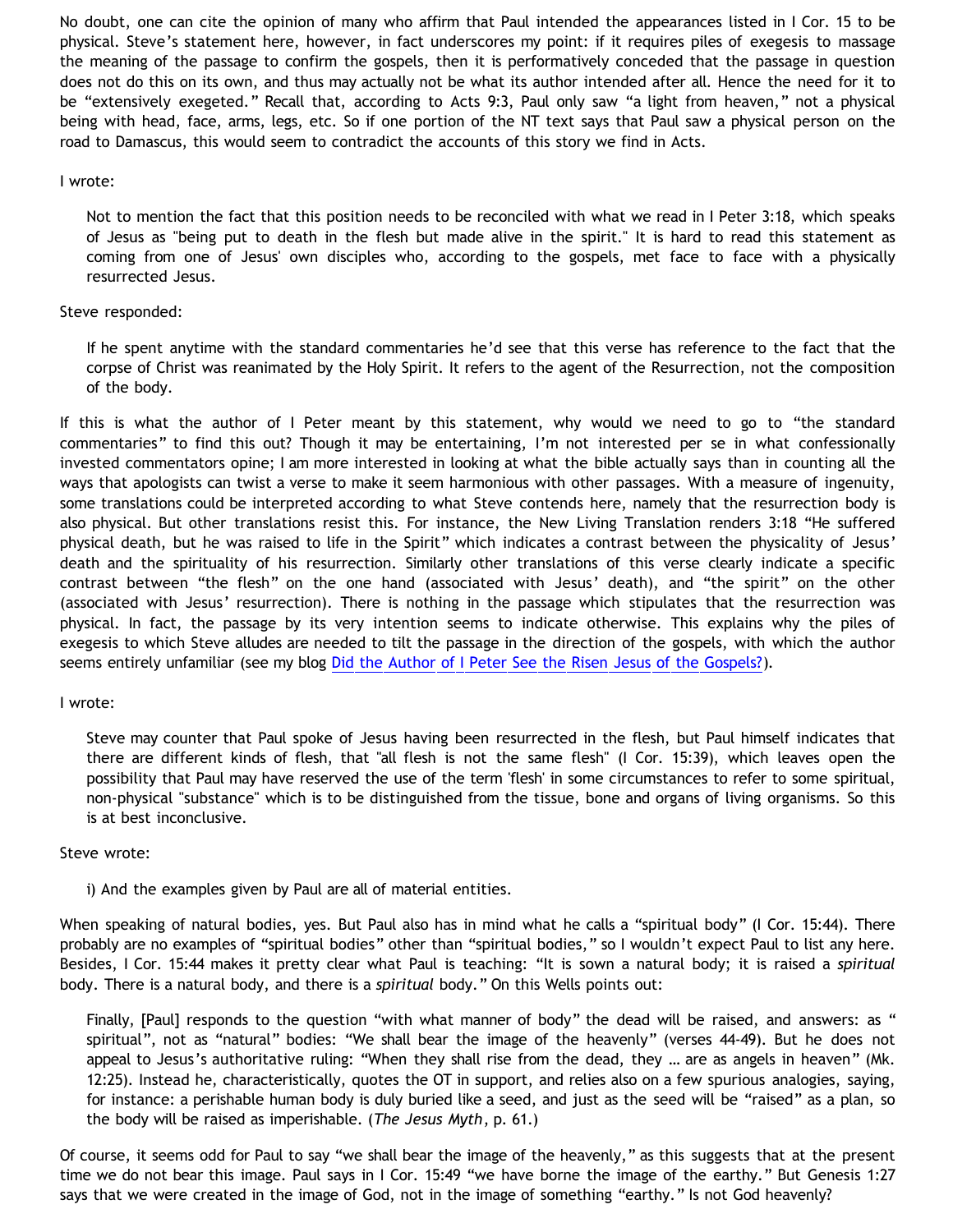Steve wrote:

ii) Moreover, Paul is not saying that one kind of flesh is another kind of flesh. Just the opposite.

No one that I know of is saying that Paul meant, for instance, that fish flesh is also mosquito flesh. So he's pretty safe here.

#### Steve wrote:

He merely draws our attention to both the continuities and discontinuities between the mortal body and the glorified body—the chief of which being that the glorified body is immortal.

And along with this, he is stressing that the mortal body is a natural body, and the immortal body is a spiritual body. Paul is clearly emphasizing the contrasting natures of the mortal vs. immortal bodies, the mortal being a natural body, the immortal being a spiritual body. I don't see where it says that the spiritual body is physical. Craig thinks physicality is entailed in the use of the term 'soma'. If it is, it is quite ambiguous to say the least. Couldn't Paul have been a little more explicit? I quoted above the Christian who claims to have never encountered the view that Paul meant physical body. So perhaps after all, the concept implicit here is "non-physical" and not "physical."

### I wrote:

Moreover, Paul insists that "flesh and blood cannot inherit the kingdom of God" (I Cor. 15:50), which suggests that the physical bodies we have are not analogous to the resurrected bodies that believers should expect to awaken in once they are resurrected.

### Steve responded:

This is an oft-refuted canard. Only someone wholly ignorant of the exegetical and apologetic literature would continue to exhume this objection.

So, contrary to what is written in I Cor. 15:50, flesh and blood can inherit the kingdom of God? At any rate, it seems that if the New Testament clearly stated its teachings, recourse to exegetical and apologetic literature intended to massage the text in preference for literalist Christianity would not be necessary. There are, no doubt, many cheap apologetic paperbacks preoccupied expressly with harmonizing these accounts with each other. Perhaps the Triaboogers have found them convincing.

### Steve wrote:

Paul is merely using a Hebraic idiom to express the fact that morality cannot inherit immortality.

Did he mean to write 'mortality' here? Or is this a Freudian admission?

#### I wrote:

All these issues point to just some of the many serious ambiguities that plague the New Testament record, thus inviting endless contests between conflicting interpretations and wide-ranging speculations. (I'm glad these aren't my problems.)

### Steve wrote:

They're only ambiguous if, like Bethrick, you don't know NT Greek or basic linguistics or the standard exegetical literature.

It is often not long until apologists who are impressed with themselves pull out the 'does this fellow know Greek?' card, as if all the 'secrets of scripture' could be opened with the turn of such a key. However, I'd say the preponderance of the evidence would not be to fault me for such shortcomings, if indeed one could call lack of knowledge of NT Greek a shortcoming. I suppose what Steve is saying here is that, if I learn to read the New Testament in Greek (quotations from the Septuagint which distort the OT originals notwithstanding), I'll magically " see the light" and be similarly persuaded. Unfortunately, this is unlikely. On the contrary, this is simply another cheap dodge that apologists have learned to unpocket in order to put an end to discussion. Regardless, the ambiguities which I've touched on have run deep throughout the history of Christendom, and have lead to a wellspring of schisms and internal disputes which have never been so out of control as they are today. And the situation continues to get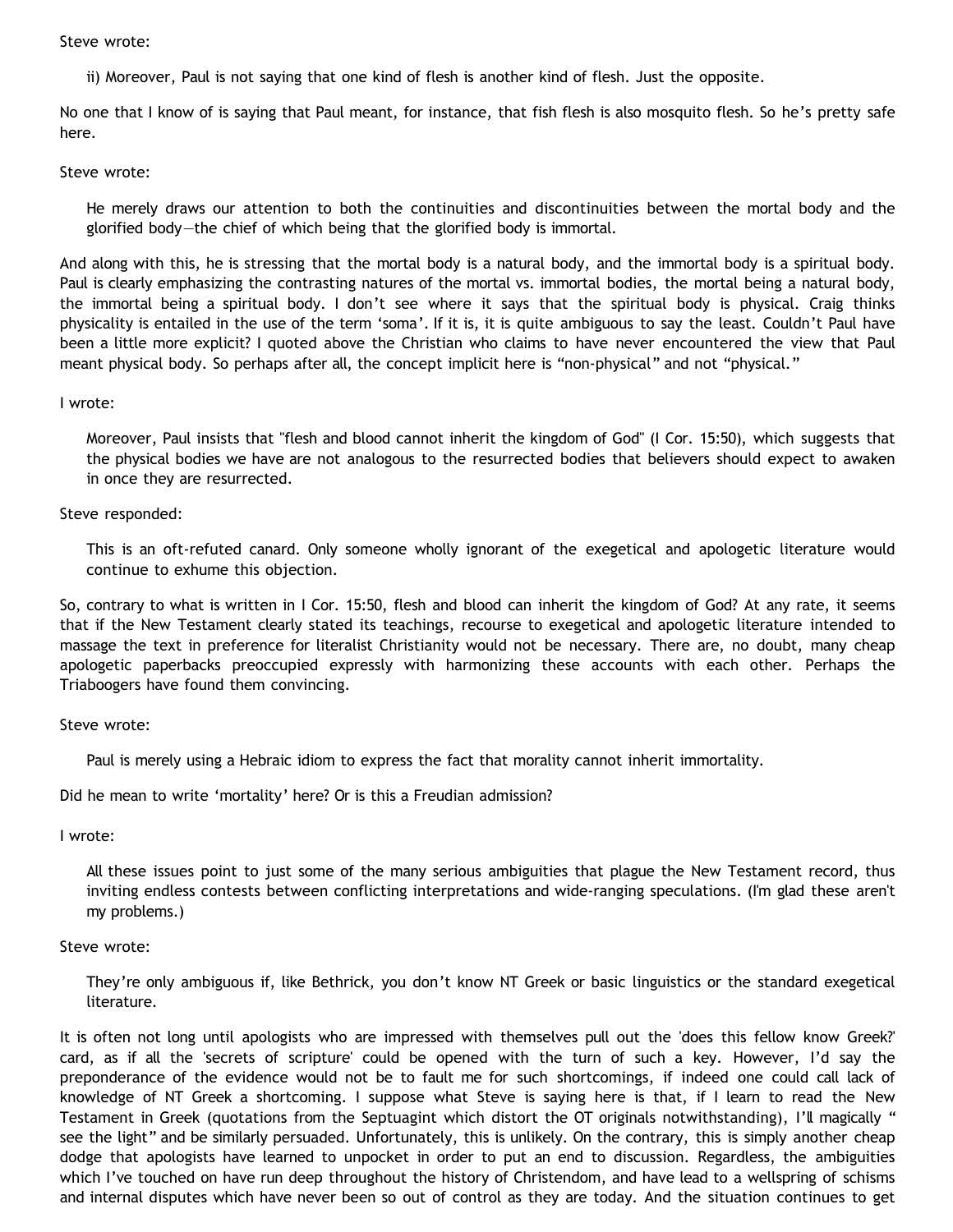worse literally by the day as new interpretations are put forward and new denominations spring up after them. As I said, I'm glad these aren't my problems.

### I wrote:

To be sure, there have been many efforts over the centuries to codify an authorized interpretation, but this endeavor is about as effective as trying to harvest wheat on the dark side of the moon; and no matter how much effort is applied to this ambition, the early record is still what it is: laden with incompatible variances and unyielding ambiguities.

## Steve wrote:

This is a backhanded admission of defeat on Dawson's part. He attempts a preemptory dismissal of the existing answers to his objections without bothering to actually argue them down. Not a one.

How is noting that the NT record is full of internal problems an "admission of defeat"? If a set of records contains incompatible variances and unyielding ambiguities (none of which either Steve or any of his cronies on Triablogue have been able to wipe away), then what reasonable answers are possible? And if it's established that the set of records in question are full of such problems, why would anyone have to 'bother' to "argue them down"? At some point one can reasonably come to a stopping point and realize that the patient has expired, and no further effort will bring it back to life. The promise that the patient will be resurrected to live another day, eventually wears out.

## I wrote:

Concerning reported sightings of the Virgin Mary, Steve hedges when considering the question "Do we reject Marian sightings?" giving no firm answer one way or another.

# Steve responded:

"Hedging" is another prejudicial and tendentious characterization. I don't go beyond the evidence I have. That's a rational precaution.

What evidence would Steve provide to secure, for instance, the assumption that the Jesus that Paul's 500 brothers allegedly saw, was a physical Jesus rather than a spiritual Jesus (e.g., "a light from heaven" a la Acts 9:3 or a "heavenly vision" a la Acts. 26:19)? Remember: you're not supposed to "go beyond the evidence" here. The literalist view is that the accounts of Paul's conversion in Acts are legitimately historical. According to those accounts Paul saw "a light" (9:3, 22:6, 26:13); neither account says he saw a man. In I Cor. 15:6 where Paul writes of Jesus appearing to "above five hundred brethren at once," does Paul indicate that those anonymous persons saw something different than what Paul himself is said by Acts to have seen?

### I wrote:

I agree: some reports are more credible than others, and some reporters are more credible than others. But here we might inquire as to what criteria Steve consults in determining whether a report is "more credible than others," or in determining when one reporter is "more credible than others." Obviously the writers of the New Testament meet his criteria, while what he has written strongly suggests that his contemporaries (or near contemporaries) who have claimed to have been visited by the Virgin Mary, do not meet his criteria. What are those criteria? Heaven knows! But he does give some indication here:

### Steve wrote:

He devotes several sentences to the claim that I offer no criteria, only to admit, in the concluding sentence, that I do. Apparently, Bethrick doesn't know where he's going. He sits down at his keyboard and starts writing and keeps on writing without thinking through what he's going to say before he says it.

Not so fast. As you see, I nowhere say that Steve "offers no criteria"; in fact, I make it quite clear that Steve "does gives some indication" of what his criteria are, and the criteria that he does list is put to the test. Does Steve list out all his criteria? Not that I am aware of. As I went through what he did say, it was clear that there was something still serving to guide his determination of the legitimacy of claimed appearances by the Virgin Mary, which he did not make clear. Hence my statement above.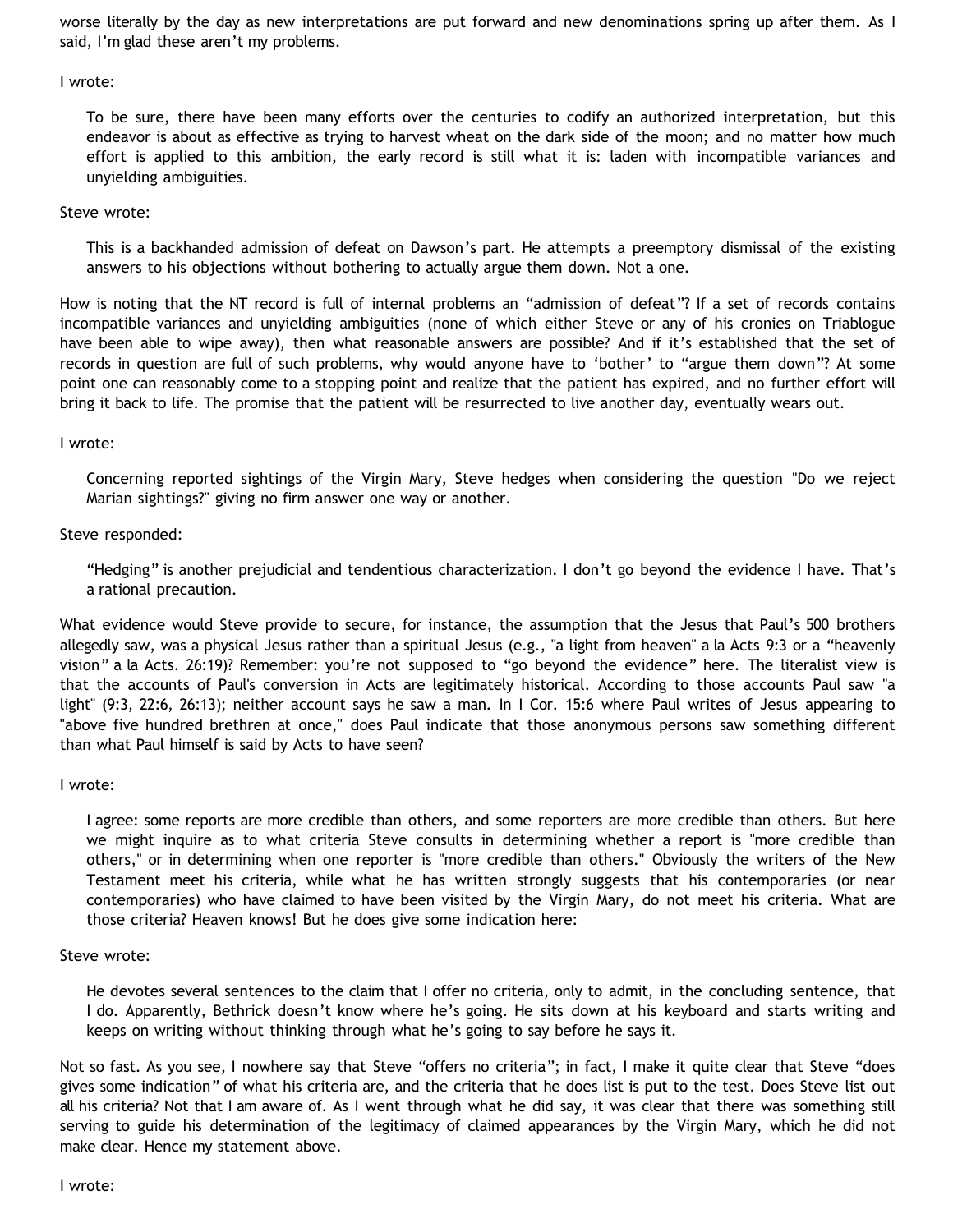If it is valid to ask how those who claim to have experienced a visit from the Virgin Mary "know what Mary looks like," we should also ask: How did Saul of Tarsus know what Jesus looked like?

Steve responded:

Several problems with this question:

i) It does nothing to validate Marian apparitions.

ii) Even if it were valid, it would do nothing to invalidate Luke or John.

iii) Odds are, Paul did know what Jesus looked like. On a standard chronology of the NT they were probably in Jerusalem at the same time of year. Jesus and Paul were contemporaries. Paul studied in Jerusalem. His sister lived in Jerusalem. Even if he wasn't living in Jerusalem year round, he would make a pilgrimage to Jerusalem for all the major feast days. And Jesus came to Jerusalem for major feasts days as well. Jerusalem was a small town, centered on the Temple. Jesus was a public speaker and a celebrity. His visits to Jerusalem were centered on the Temple. If Paul was living in Jerusalem at the time, he'd visited the Temple at least daily. If he was in town for a feast day, he'd visit the Temple at least daily. Jesus drew a crowd. Jesus was controversial. It's almost inevitable that Paul would have seen and heard Jesus preach.

iv) This is reinforced by that fact that Paul was involved with the initial persecution of the Jerusalem church.

v) Of course, at the time, Paul thought that Jesus was a Messianic pretender. It took a Christophany to turn him around.

All of these are the wrong answer to the question I posed. For one thing, the question "How did Saul of Tarsus know what Jesus looked like?" is not expected to validate Marian apparitions. (Did Steve really think that's what I was trying to do?) Also, I would not say that the fact that such a question is valid is sufficient to invalidate Luke or John. (Where did he get that?) Moreover, as an apologist for Christianity, Steve should be more on his toes than to let himself be chased through such rabbit trails as to whether or not it was likely that Paul had the opportunity see Jesus while he was alive. (I'll not belabor the fact that the claim that Paul and Jesus were contemporaries begs the question against one of the major points that I've raised, as it should be obvious that an appeal to "a standard chronology of the NT" assumes the gospel narratives as actual histories, which is what has been called into question.)

All of Steve's points intending to tilt the odds in favor of Paul having seen Jesus in Jerusalem before his crucifixion are irrelevant, for face recognition was not the means by which Paul, according to the details given in Acts, would have known that what was appearing to him was Jesus. Remember that according to Acts, Paul encountered "a light from heaven," not a physical figure which had a face to be recognized. The proper answer to the question, "How did Saul of Tarsus know what Jesus looked like?" is not to assess the odds of whether Paul had seen Jesus in Jerusalem, for this misconstrues the tale told in Acts (indeed, Paul's letters never put Jesus in Jerusalem in the first place). Rather, the proper answer, on the view that all the NT documents are historical, would be: Paul didn't need to know what Jesus looked like, and even if he did, it wouldn't have mattered anyway. Since, according to the tale, the "light from heaven" that threw Paul to the ground and blinded him spoke to him and identified itself as Jesus, there was no need for face recognition here. Paul's means of identifying was through the hearing of voices.But I will ask, since it's been proposed, if Paul saw Jesus in Jerusalem before the Easter events, why doesn't Paul ever mention this? If a) Paul had the opportunity to go watch Jesus at public speaking events (even long enough to get a good look at his face) but b) "thought that Jesus was a Messianic pretender," would Paul have taken such an opportunity? Again, we have only speculation here, and since Paul's letters nowhere place his Jesus in Jerusalem, and in fact Paul nowhere suggests that he had seen Jesus before he had been crucified, we can see the development of a legend from apologetic need right before our eyes (and Christians say that it is "unlikely" that the gospel stories are legendary). It all started with the wish to make Paul's conversion seem more "believable." Now we have an 'account' of Paul attending Jesus' speaking engagements in and around Jerusalem, and soon we'll have stories of Paul buying hotdogs and popcorn after waiting in line all morning for tickets.

### I wrote:

Steve says that "Jesus was seen by his contemporaries," but this may be read as saying far too much. That one is a contemporary of another, does not indicate that either has seen the other or knows what the other looks like.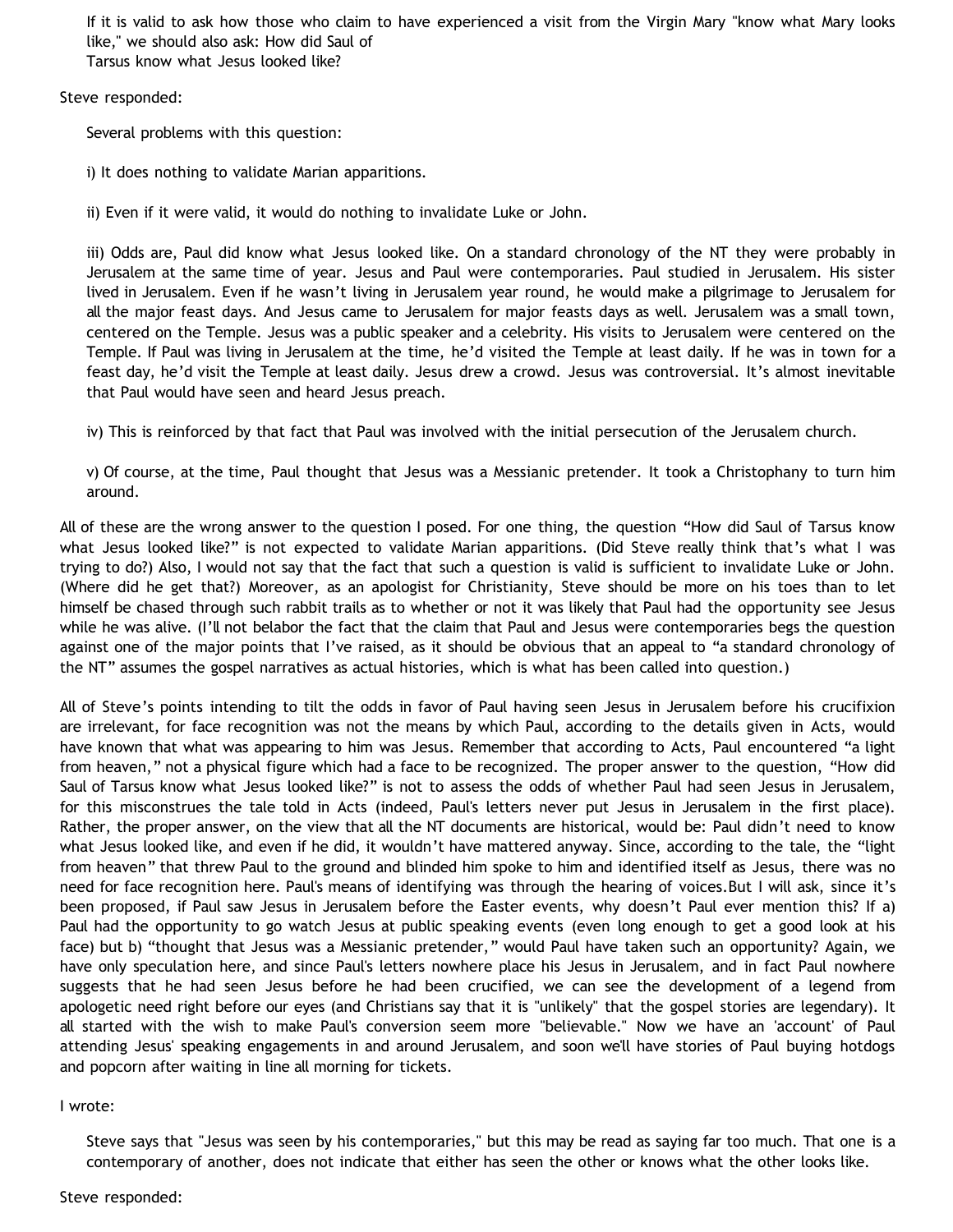The historical record of Christ contained in the NT consists of either eyewitness observation or eyewitness testimony. That's the point.

And it's the claim to eyewitness observation and testimony that I am examining. It doesn't seem to be holding up very well. Most of the 'eyewitness testimony' found in the early epistolary strata of the New Testament comes to us as secondhand or further removed accounts. Indeed, if I Cor. 15:3-8 is, as many apologists themselves have characterized it, a creed passed down as a tradition predating Paul ([Matt Slick](http://www.carm.org/evidence/1Cor15_3-4.htm) is persuaded that, if I Cor. 15:3-4 is "an extremely early creed of the Christian church," then it is "less likely" that "error and legend would have crept into the story"), what we have is no better than an inestimable series of 'he said-she said-he said' oral transmission finally winding up in a written document. Wells utterly demolishes the claim to eyewitnesses in the early Christian literature in 'The Futile Appeal to Eyewitness Testimony', in his book Can *We Trust the New Testament? Thoughts on the Reliability of Early Christian Testimony*, pp. 58-68.

[As I have pointed out](http://bahnsenburner.blogspot.com/2006/05/did-author-of-i-peter-see-risen-jesus.html), even I Peter, purporting to have been written by one of Jesus' closest disciples (thus making him a prime eyewitness to Jesus' ministry, miracles and post-resurrection appearances), makes no mention of any of the events recorded in the gospels. Such conspicuous silence characterizes the entire early epistolary strata of the New Testament, making the gospels read like later legends which arose as various Christian communities sought to fill in the blanks left wide open by the early letter-writers. Suppose you were a member of the early Corinthian church, for instance, and had only some oral teaching and a letter or two from the traveling missionary named Paul. Wouldn't you be curious about the details of Jesus' life on earth? How would you discover them? Just ask around? In Corinth? Whom would you ask? And suppose someone came along said "I know about Jesus in Jerusalem! Listen to my story!" How would believers know whether the story that they were being told is true or simply a fabrication? Those who were deemed holy and wise could have spun any yarn, and the laity would have no idea whether they were being enlightened or mislead. In the church setting, where believers come eager to learn and be nourished on 'the Word', uncritical acceptance of what is taught is encouraged. This is evident in today's churches if nothing else.

Even many believers think that the later apocryphal writings, including several gospels, all sprang up in this manner, by invention, fabrication and posthumous attribution. What would make us suppose that the canonical gospels are any different? Christians can point to little more than "tradition" to link the authorship of the canonical gospels to individuals purported to have been eyewitnesses of Jesus. We should remember that tradition is not history. We have from the days of Paul a traceable course of increasing legend, and at an arbitrary point the later church decided where to draw the line, and the result includes the gospels attributed to Mark, Matthew, Luke and John, but excludes those attributed to Thomas, Peter, Mary, Judas, the Ebionites, the Nazoreans, etc.

Steve wrote:

This assumes, of course, the traditional authorship and dating of the NT documents. Others have made that case, and I've made it myself in other venues, so I needn't repeat myself here.

Again, tradition is not the same thing as history. And if resting on prior argumentation is allowed, then I can do the same. Professor of the New Testament W.G. Kümmel disputes the tradition that names the Jerusalemite John Mark of Acts chapters 12 and 15 as the author of the gospel bearing his name:

The author [of the gospel narrative] obviously has no personal knowledge of Palestinian geography, as the numerous geographical errors show. He writes for Gentile Christians, with sharp polemic against the unbelieving Jews. He does not know that the account of the death of the Baptist (6:17ff.) contradicts

Palestinian customs. Could a Jewish Christian from Jerusalem miss the fact that 6:35ff. and 8:1ff. are two variants of the same feeding story? ... What we can learn from the material that lies behind Mark and his composing of it in no way leads ups back to eyewitnesses as the chief bearers of the tradition... Mark is probably based on no extensive written sources. ...More likely the evangelist has woven together small collections of individual traditions and detaild bits of tradition into a more or less coherent presentation. (*Introduction to the New Testament*, pp. 97, 94, 85; quoted in Wells, op cit. p. 59.)

### I wrote:

For instance, both Steve and I are contemporaries, but I would never be able to pick him out from a crowd. Nor would he be able to do the same with me. Today we have cameras which record faithful images of our physical features, such that I could pass my picture to Steve via e-mail, and then he very well might be able to pick me out of a crowd. But cameras were not around in 1st century Palestine, so Jesus' "contemporaries" (an expression which takes the gospels as history) didn't even have this benefit.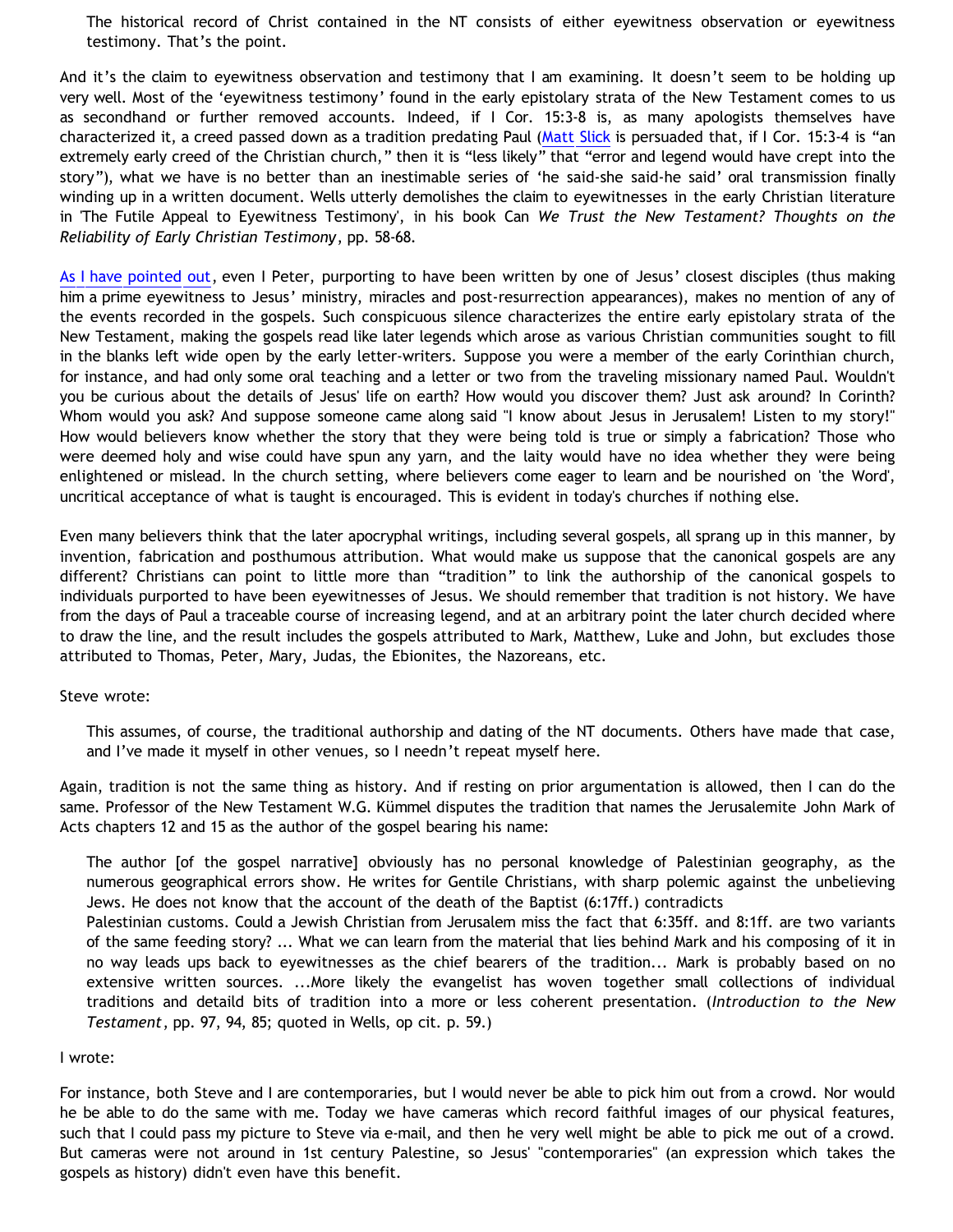Steve wrote:

i) Photography is beneficial if you haven't seen someone for yourself. But that overlooks my point.

No more than his laboring response has overlooked mine.

Steve wrote:

ii) In addition, we will often accept someone else's testimony. The police will have a friend or relative ID a body for them. Or a detective will show the photo of a missing person to various individuals, to see if they recognize the picture. Here a second party takes the word of a witness for purposes of identification.

Yes, it is certainly true that "we will often accept someone else's testimony." But this also indicates that there are times when we would *not* accept someone else's testimony. I would accept my co-worker's testimony that our boss is not in his office because he's in a meeting on another floor, as this does not contradict things that I already know and it is not an unlikely situation that my boss will be in a meeting in another part of the building. But I would not accept my co-worker's testimony if he said that our boss is not in his office because he walked through the wall and outside the building (we're on the 18th floor) and levitated his way to a Starbuck's down the street. Perhaps Christians suppose I should accept that kind of testimony without further evidence. Or, perhaps they think I am wrong for not accepting it without proving that it's false.

I wrote:

The 'no one knows what she used to loo like' approach is certainly applicable in considering claims involving inanimate objects, such as that the burnt markings on a tortilla are the image of Mary. But a sighting of the Virgin Mary is usually claimed to involve an encounter with the real McCoy, though perhaps only in spirit form, which can enable direct communication, sometimes even dialogue (such as we find in Acts' versions of Paul's firsthand encounter with Jesus). And if the apparition identifies itself as the Virgin Mary (just as whatever it was that appeared to Saul of Tarsus on the road to Damascus allegedly identified itself as Jesus), then there's no need for face recognition based on prior knowledge of "what she used to look like when she was walking the earth two thousand years ago" in the first place. The apparition could very well have introduced itself as the Virgin Mary, and the person experiencing the vision, whether subjective or otherwise, might very well be prone to believing it.

Steve responded:

This line of argument poses a dilemma for Bethrick. If he uses one objection, he can't use another, for they cancel each other out.

I think Steve has, again, missed my point. My point was in response to his intimation that a person claiming a visit by the Virgin Mary wouldn't know that it was the Virgin Mary who was appearing to him on the account of the fact that he had no idea what Mary looked like way back when. As I pointed out above, this is a legitimate concern to raise in response to images on inanimate objects which are said to belong to Mary and the like. But if an apparition is capable of holding a dialogue (like the "light from heaven" that Paul supposedly encountered on the road to Damascus) and identifies itself as the Virgin Mary, then the question "how do you know what Mary looked like?" is pretty much moot. That person who really believes Mary appeared to him and told him that she's in fact the Virgin Mary, will likely admit quite openly that he had no idea what Mary looked like before she appeared to him.

Steve wrote:

i) If it's sufficient for the apparition to identify itself to the eyewitness, then this will suffice for the Damascus Road encounter.

There, he finally gets it! That's my point in regard to Marian apparitions as well. So much for the question "What did Mary look like?"

Steve wrote:

If) If facial recognition is needed, then this will also suffice for the Damascus Road encounter (for reasons given above), but not for Marian apparitions.

My point was that facial recognition is NOT necessary in EITHER the Damascus road encounter OR Marian apparitions in which the apparition communicates to the witness. Steve appears to have gotten caught up in the run-up to my point for nothing. What's more is that facial recognition would only apply *if there was a face to look at*. According to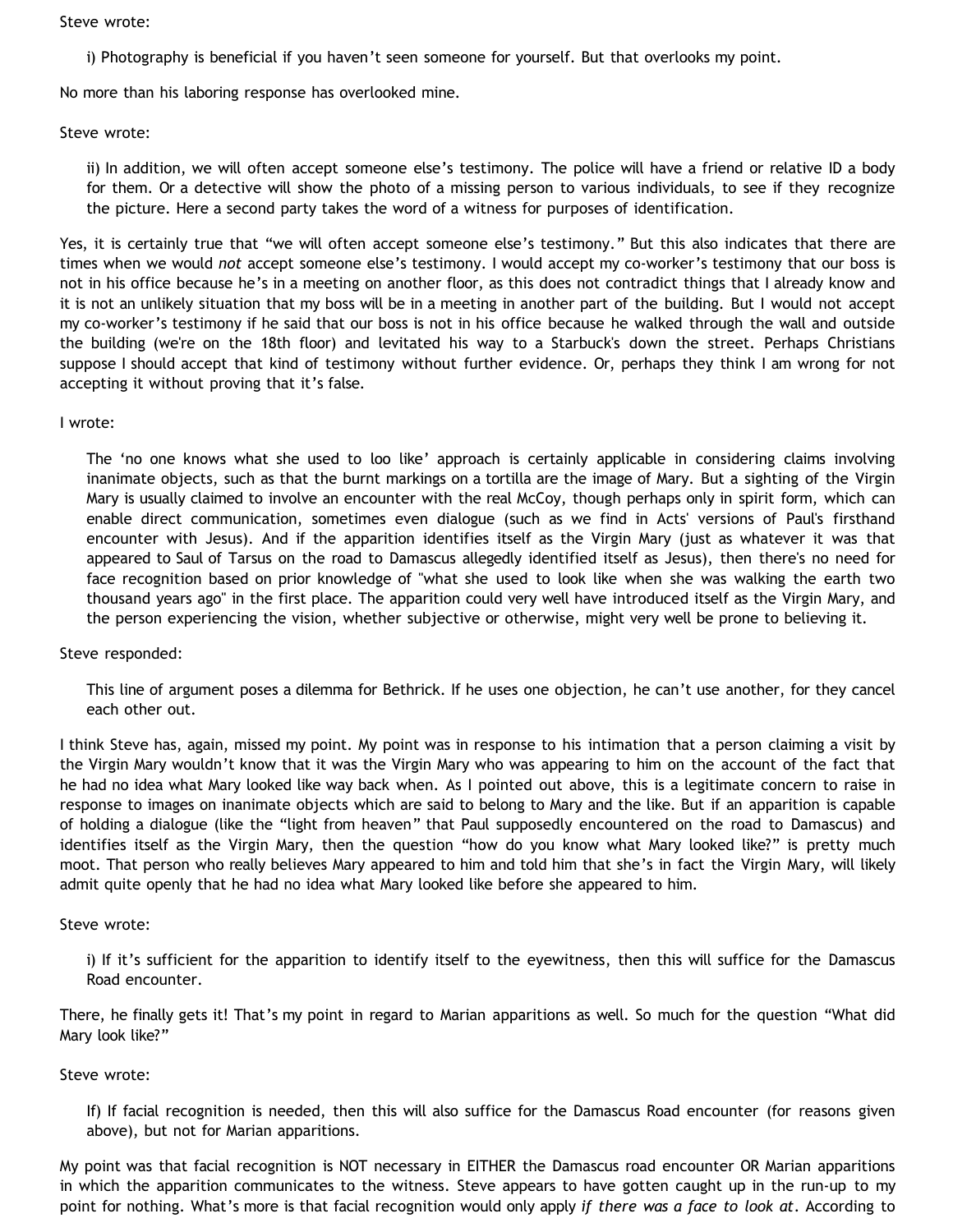Acts, Paul only saw a "light from heaven," *not a figure with a face*. It appears that this detail has slid by Steve.

Steve wrote:

iii) Let us also remember that while the absence of genuine dominical apparitions is a defeater for Christianity, the presence of genuine Marian apparitions is not a defeater for Christianity.

This is so far afield from my point that I again suspect it's been lost on Steve. The point is that Protestants reject claims that their own criteria substantiate far more than they substantiate the New Testament. This is in no way restricted only to sightings of the Virgin Mary.

Steve wrote:

So these are not symmetrical propositions. If Mary did appear to Bernadette or Lucia Santos, that does not falsify the Christian faith.

This is typical for an apologist – so worried about his faith. Steve should know that he's welcome to all the faith he wants. As we've seen, he'll certainly need it if he wants to believe the New Testament.

Steve wrote:

iv) At the same time, the lack of facial recognition is not the only undercutter for Marian apparitions. I mentioned others, which he conveniently ignores.

As I pointed out, if the apparition identifies itself as Mary, then who can challenge this insofar as what the witness believes he or she has seen? In the case of an apparition which identifies itself as Mary, facial recognition is moot either way. Perhaps Steve is just sore that I would put alleged sightings of the Virgin Mary by Catholics on the same par with the stories in the NT. Meanwhile he gets bogged down with something completely irrelevant for both. Throughout all of this, has Steve conclusively shown that Paul knew what Jesus looked like while the latter was allegedly walking around the earth? No. All he's done is point to certain woulda-coulda factors that might be supposed to tilt "the odds" in his favor. What's humorous is that he got caught up in trying to substantiate the odds that Paul would have known what Jesus looked like rather than simply pointing to the dialogue that's recorded in the book of Acts, which I have had to remind him about! My basic point about face recognition was that concern for this is irrelevant if the apparition identifies itself; furthermore, facial recognition would only be possible if there's a face to look at (whereas according to Acts, there was only "a light from heaven"!). Steve seems to have a habit of missing his critics' points as well as the bible's own storyline.

### I wrote:

Regardless, Steve makes it clear that he is committed to taking the New Testament - including significantly the gospels - as historically accurate on its say so…How these apologists' belief in the bible amounts to anything better than 'it's true because I want it to be true,' is not at all clear.

### Steve wrote:

i) To begin with, I, like many other Christians, am an adult converts to the faith. We don't believe it's true because we want it to be true.

The desire to extend one's life beyond his natural lifetime can be extremely seductive if one puts any stock in the idea to begin with, as Christians obviously do. So may the desire to find in the fantasy of make-believe and imagination a fictitious surrogate for earned self-esteem, which is either stifled or snuffed out by the proclivity which mysticism induces in its adherents to assume that another's consciousness is somehow superior to his own, just as we find in the cult of Jesus-worship. If the believer has deceived himself, he might not be allowing himself to be honest on this point. Paul did intimate that every man is a liar, and self-deception seems to be an inherent element of the human condition according to at least some versions of Christianity. At this point, Steve and other apologists have so much invested in the god-belief they've been defending so vigorously that they don't want to be wrong. Steve should know that I understand firsthand what this compulsion to "defend the faith" is like. After all, I did the same in my younger days (though this was well before the internet – back when evangelism was done the old fashioned way: out on the street, face to face). I've grown up since then.

Steve wrote: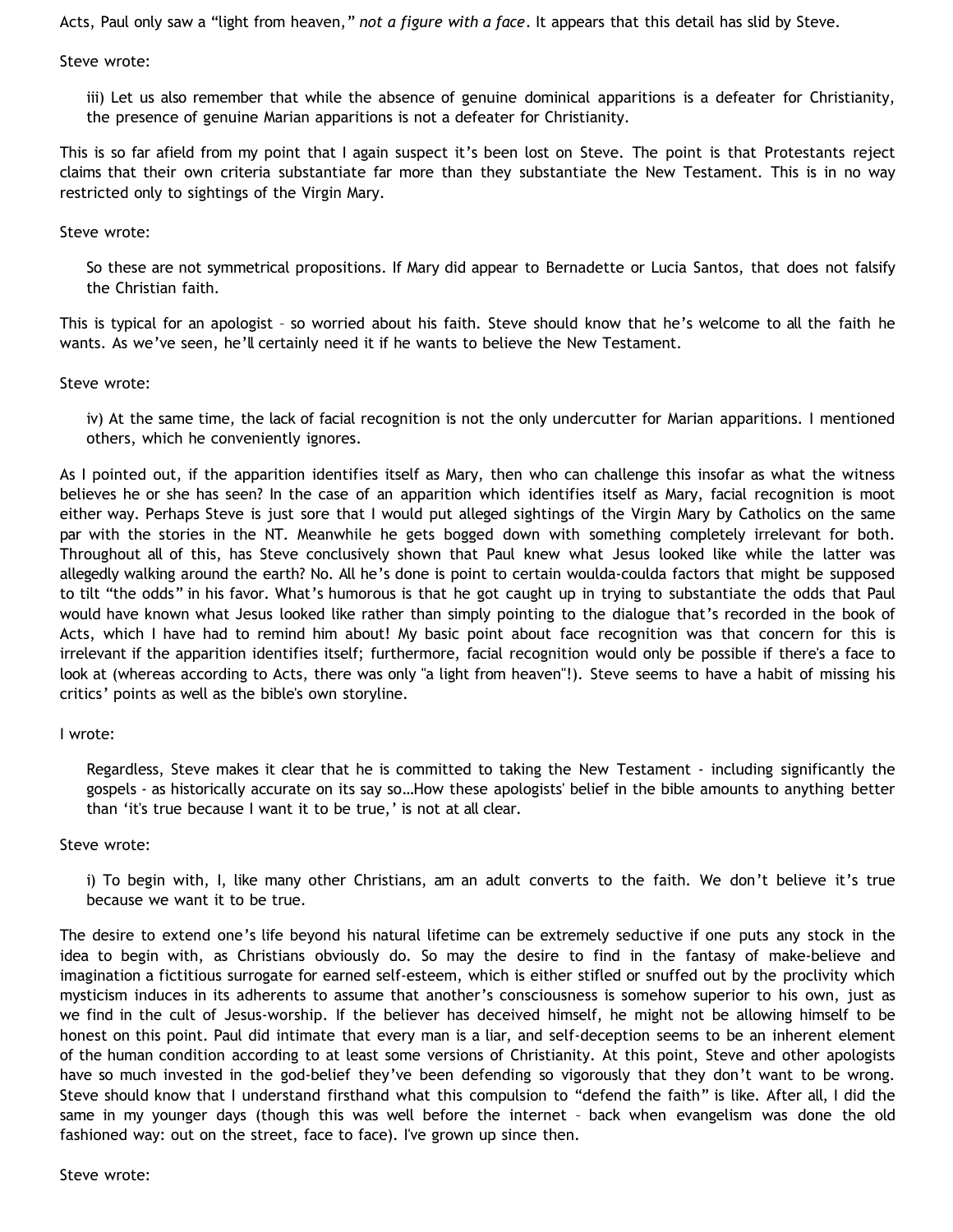a) Many of us did not want to be true.

One might very well not start out with an explicit desire for it to be true, for in the beginning the new convert has not yet invested himself very deeply in Christianity's devotional program. At that time, belief is often motivated by the fear that its teachings are true, or the hope that what it offers (resolution to life's problems, answers to prayers, eternal life, etc.) is real. Christianity dangles many carrots before impressionable converts. Frequently it is a combination of these two factors which compels the new believer to come into the faith (of course, prior conditioning in some form of mysticism always helps). However, after a believer has invested himself in the silliness that Christianity is true, he will come to want it to be true no matter what (for he's got so much riding on it now), which is why believers (especially apologists) try so hard to find ways of making it seem true to themselves. This silliness is taken to new heights when apologists actually think that their apologetic attempts are somehow persuasive to those who simply know better.

### Steve wrote:

b) And if wishful thinking were the operative motive, then many of us would have converted at a much earlier age.

I don't know what age Steve may have in mind (indeed, what could be an earlier age than Steve's?), but many embrace Christian teachings at a very early age - take Cornelius Van Til for example. In his dismally unpersuasive [Why I](http://www.mountainretreatorg.net/apologetics/whyibelieveingod.html) [Believe in God](http://www.mountainretreatorg.net/apologetics/whyibelieveingod.html), Van Til seems to have had it all settled in his mind when he was an impressionable little child who had already been indoctrinated into Christian god-belief and got scared one night when he stayed alone in a barn. He then spent his adult life trying desperately to convince himself that it was all true, just as today's apologists do.

#### Steve wrote:

ii) Wanting something to be true and believing it to be true are two very different things.

And I don't think I ever intimated otherwise. However, in my dialogue with Christians, I have noticed a strong tendency to blur any distinction they profess exists between themselves and the god they claim to worship, such that their own desires lie in uncanny alignment with those they attribute to their god.

### Steve wrote:

I want it to be true that I'll see my dead father again. This doesn't make me believe that I'll be seeing him again. I want it to be true that I have a Swiss bank account with a few billion dollars tucked away for a rainy day. That doesn't make me believe it. I want it to be true that my favorite movie star will show up at my doorstep tomorrow with a marriage proposal. That doesn't make me believe it.

This is simplistic as these examples are certainly not analogous to religious belief, since religious belief deals with invisible spirits as well as confessional investment – the investment of faith. It's pretty hard to do this with actual things for very long. But in the fake environment of religious imagination, it is very possible; in fact, for many people who grant a religion's basic premises, this is most seductive. Look at Islam if you don't want to look at Christianity. When Muslims encourage each other with statements like "Allah be with you!" what in objective reality is going to disconfirm the belief that Allah can be with someone? Sure, Christians can point to differences between their religion and that of the Muslims that they think are important, but that's all part of the package: in the believer's mind, his position is correct, and all others are inferior. I've met Muslims who think the same way. I've met Buddhists who think both Muslims and Christians are off their rockers. Being a former believer gives one quite a perspective on these matters.

### Steve wrote:

iii) There are many considerations which evidence the Bible. Part of this is psychological realism. All writing has an autobiographical dimension, even biographical writing. A biographer reveals a good deal about himself in the course of writing about others. That's at the narrator's level. Then there's also the narrative level. Do the figures within the narrative speak and act in a way that's realistic?

Let's see here. "Do the figures within the narrative speak and act in a way that's realistic?" This of course will depend on which portion of which narrative one has in mind and, more importantly, what passes for "realistic." It is where the biblical record is *not* realistic that seems to be the most important when it comes to the dogma of Christian faith beliefs, and yet the least attested ("blessed are they that have not seen, and yet have believed" Jn. 20:29). That Jesus was born in a barn is not important to Christian belief; but that he was born of a *virgin* is. Is being born from a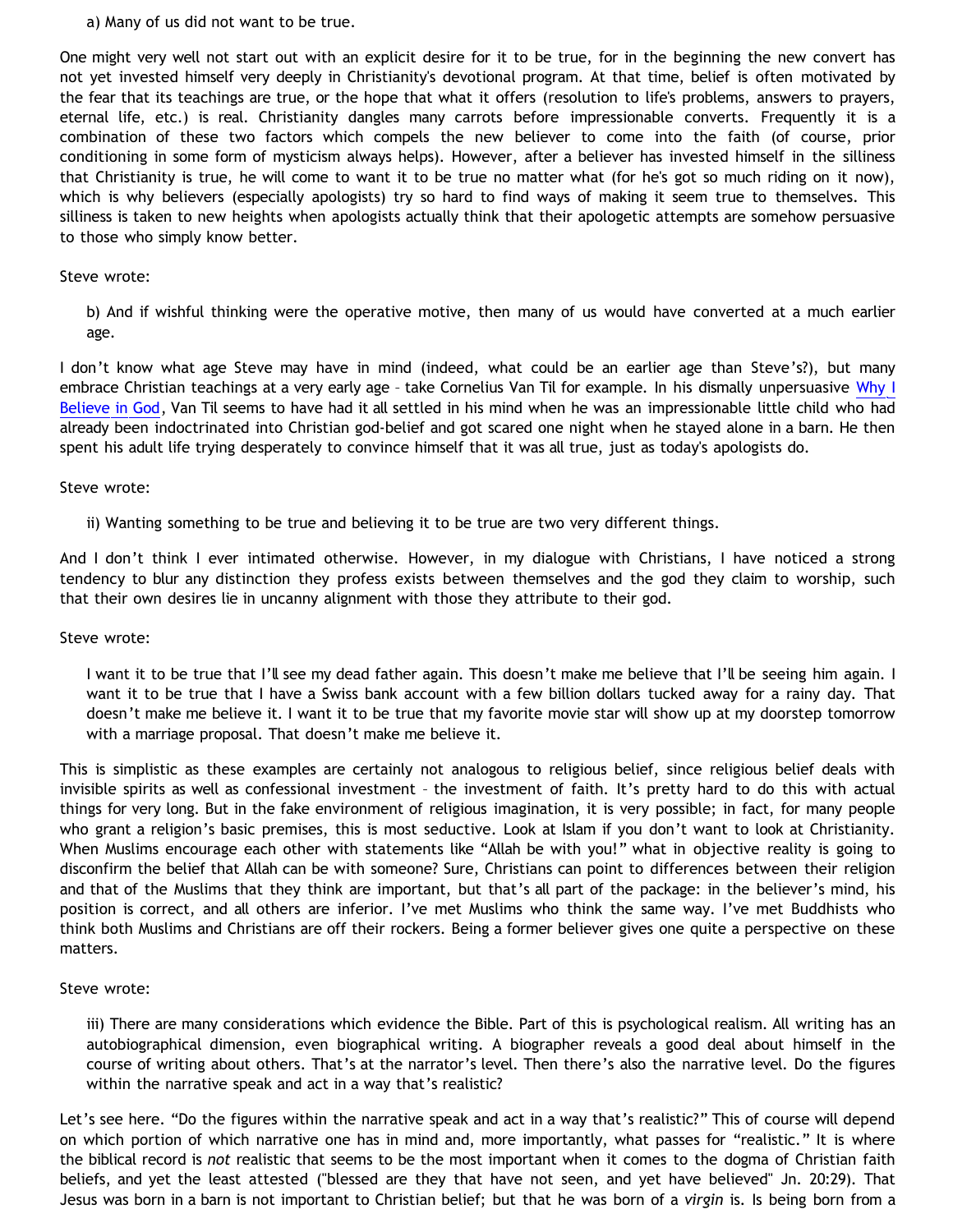virgin mother "realistic"? That Jesus walked around and preached is not unique and thus not in and of itself important; but that Jesus performed miracles is important. But it is "realistic"? Is turning water into wine as recorded in the second chapter of the gospel according to John "realistic"? Is Jesus walking on water or calming a storm by commanding it "realistic"? Are the feeding stories (of 4,000 and 5,000) "realistic"? Is the part about the graves opening and an untold number of dead people reanimating and showing themselves to many (Mt. 27:52-53) "realistic"? Is the story of Cleopas and another disciple, both of whom were close to Jesus during his life and recent ministry, not recognizing the risen Jesus because their eyes were "holden" by a magic force such that they should not recognize him (Luke 24) "realistic"? What about the activity of the imagination of the reader? Perhaps if the figures in the narrative speak and act in a way that might seem "realistic" under the circumstances, the reader in his imagination of the scene has an easier time of latching onto to the narrative as a whole, and, as one invests himself more and more into the faith that it is true, he begins to believe it is true. Then, after he's made this sizeable investment, he no doubt *wants* it to be true; he certainly doesn't want to be wrong. "A person with a wish to be fulfilled is often on the road to belief." (John Frame, *Apologetics to the Glory of God*, p. 37.)

#### Steve wrote:

This is not something we can quantify, but we have no need of doing so. If you're a good judge of character, you can size someone up. We are human. So we know what it means to be human. We understand human motives and passions from the inside out.

Well, how should I size up someone who titles his blog ["Hillbilly atheism"](http://triablogue.blogspot.com/2006/05/hillbilly-atheism.html)? How should I size up someone who claims that an invisible magic being created reality? How should I size up someone who essentially likens the universe to a cartoon? I live in a universe whose objects do not conform to my conscious intentions; I can wish that my mobile phone has better service, but no matter how hard I wish my service will not improve because of my wishing. And yet, I am told to accept a worldview according to which the universe of objects does conform to someone's wishing, even though this is nowhere demonstrated. Instead of empirical demonstration, I am told to believe it on someone's say so (or else I'll get dogpiled). The gospel stories allow today's believers to say "they believed it, so I am in my rights to believe it as well." But do they govern their intellect in this manner consistently? I do not deny a believer his right to govern his consciousness as he chooses and sees fit; but does being in one's rights to believe something, make what is believed true?

### Steve wrote:

The capacity to identify with another, to relate to his situation, to sniff out blinding bias or mendacity, is something without which a social life would be impossible.

The NT writers were clearly more concerned with theology than with history. This is evident in the early epistolary strata: Paul, for instance, makes no attempt to fix a date to his Jesus' crucifixion and resurrection; his concern is for its soteriological implications. It is also evident in the later narratives. Matthew takes Mark's model and elaborates a highly embellished tale on top of it, giving Jesus a virgin birth and adding new effects to the passion (such as an untold number of 'saints' rising from the dead, going into the city and appeared to many in 27:52-53). The book of Acts, in its attempt to paint a 'golden age' picture of post-passion Christian beginnings, bears the indelible markings of theological composition, with numerous cookie-cutter speeches quoting the Septuagint (Greek translation of the OT) flooring Jerusalem Jews where it distorts the Hebrew text, portrays the remaining disciples as being led around by "the Spirit," ignores the bitter disputes between Peter and Paul in its attempt to prop up the view that the early Christians were "with one accord," and even has the Christian message receiving serious attention in high places so as to show that not only is Christianity no hole-and-corner movement, but also unthreatening to the establishment. If Christians want to believe this is historically accurate, I have a bridge for sale.

### Steve continuted:

iv) If we assume Markan priority, then there's also the exceedingly conservative use made of him by Matthew and Luke, which shows their highly reliable handling of dominical tradition. This is irrelevant since faithfulness to a tradition does not prove the content of that tradition. And if you're a Matthean prioritist, you can easily adapt the very same argument.

Yes, adding a virgin birth, visitation by traveling noblemen guided by a star, a slaughter of the innocents story complete with an escape to Egypt (as with Moses), an earthquake, a darkness over the land, and an unspecified number of zombies rising out of their graves and appearing to many, are examples of "exceedingly concervative" additions to Mark's prototype.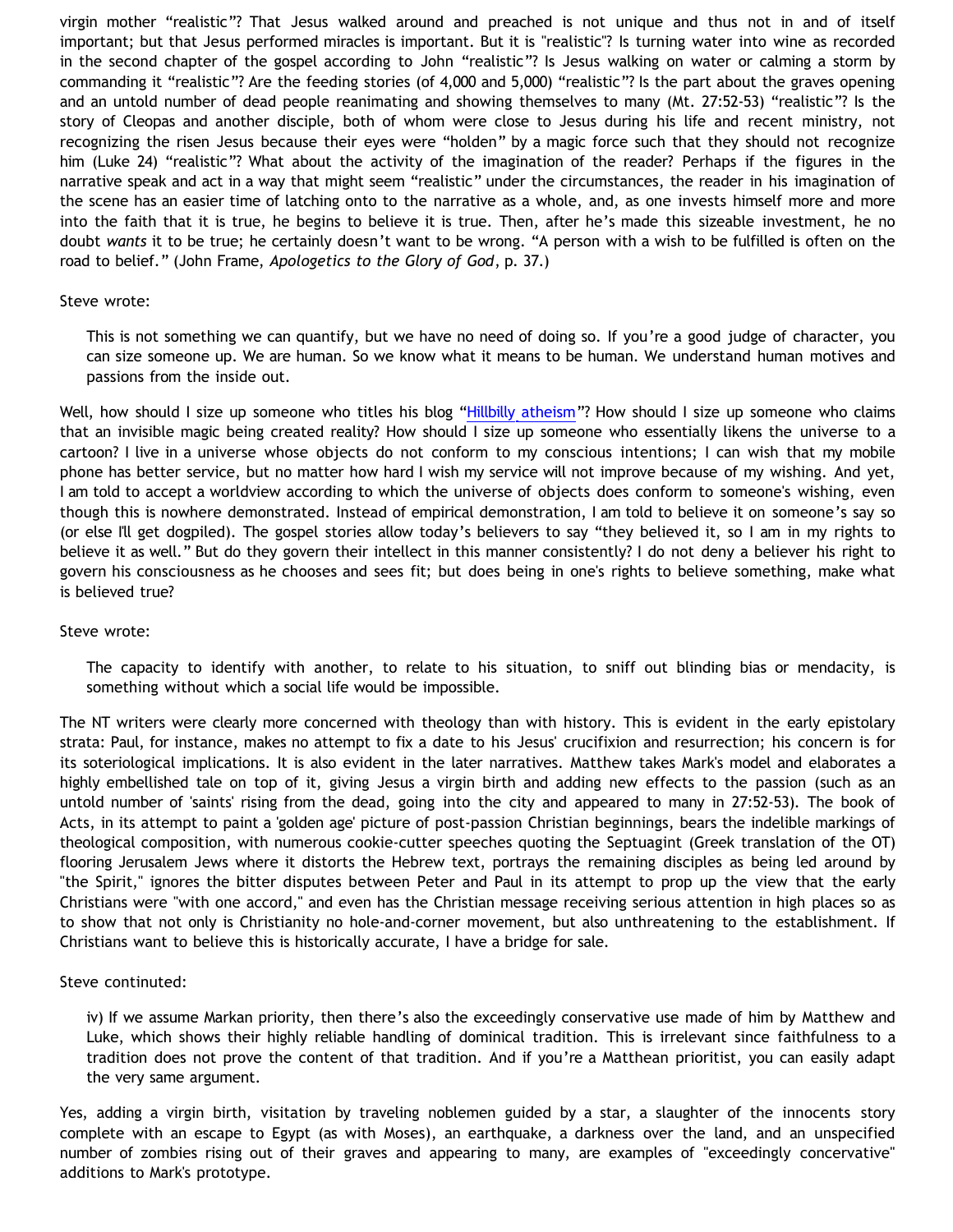Steve wrote:

v) There's also the way in which an account does or does not dovetail with our other sources of information about that time and place—although those sources are subject to the same assessments and adjustments.

How does the claim that there were 500 witnesses of the risen Jesus "dovetail with our other sources of information about that time and place" – when the mentioning of the 500 witnesses doesn't even provide any "information about that time and place"?

## I wrote:

But what the witnesses that Paul speaks about in I Cor. 15? For instance, what "biographical material" do we have in the case of the 500 who Paul claims saw the risen Jesus? Even though this is among the earliest post-resurrection sightings of Jesus reported in the New Testament, Paul mentions it only in passing, not even telling us who any of these 500 might have been or where the sighting may have occurred. Apparently this doesn't matter, because the gospel details are read into the accounts we read in Paul's and other early letters, such that "by the time we arrive at the Resurrection, we know a good deal about the character and quality of the reporters." Were I to take so much for granted in my criticism of Christianity, apologists would try to make a field day of me.

## Steve replied:

This is a model of confused reasoning:

i) Dawson is the one who's reading into my statement certain things I never said or implied. I made no attempt to correlate the 500 witnesses in 1 Cor 15 with the Gospels. There's a way to do that, but that's hardly germane to my immediate point.

ii) Dawson is also reading into my statement a popular apologetic strategy which begins with 1 Cor 15:5-8, plus a redacted pre-Markan passion narrative. I never used that argument.

iii) As far as Paul's appeal is concerned, the salient point is not whether we are in a position to know who the 500 were, but whether the Corinthians were. Paul is deliberately staking out a claim which would leave himself exposed to falsification if untrue.

Perhaps Steve's confusion here was caused by the missing 'about' in my question above. When Steve says that he "made no attempt to correlate the 500 witnesses in 1 Cor 15 with the Gospels," is he suggesting that questions about the 500 alleged witnesses are off limits? Obviously, the only answer to my question regarding what kind of "biographical material" we have in the case of the 500 whom Paul mentions, is "we don't have any." But notice the shifting criteria in operation here. When there's some information available about the alleged eyewitness, we are told that hints of "blinding bias or mendacity" would be detectable if they were there, suggesting of course that they are not there (which is probably why the evangelists felt the need to make their Jesus a name-caller). But when there's no information about alleged eyewitnesses, we're supposed to take it on the basis of the writer's say so that they in fact were good witnesses through and through. Here faith is at the wheel; critical thinking need not apply. That we do not know anything specific about any of the 500 brethren mentioned by Paul doesn't matter, for "the salient point," we are told, "is not whether we are in a position to know who the 500 were, but whether the Corinthians were." The suggestion here is that members of the Corinthian church were in a position to know anything more about the 500 alleged witnesses, and that they could have followed up with them at any time or at least inquired further. I have already weighed in on this most tiresome set of claims [here](http://bahnsenburner.blogspot.com/2005/05/five-hundred-anonymous-witnesses.html).

But to pursue this for the moment, we would start by asking what details Paul gave to his Corinthian readers so that they could follow up on his claim to such a mass sighting of Jesus. Remember that this was a *letter*, not a face to face dialogue that Paul was having with the Corinthians. And who would have been present at the letter's reading but those gathered for a *religious* purpose? Since Christianity puts so much emphasis on *belief*, it is more likely that congregants would be more given to gleeful credulity than to questioning and interrogating. Would the Corinthians have assembled a delegation to go somewhere to track down any of the surviving 500 witnesses? Perhaps apologists want to hold such a card in their hand, but it seems quite a stretch if the alleged event would have taken place a decade or two earlier. But even then, what details would they have had to follow up on Paul's claim here? Where would they go? He doesn't give a time or place, and doesn't give any names. He doesn't indicate whether it was day or night, or any detail of the circumstances involved. Based on what they were given, they wouldn't even know where to start. At the very least, they'd have to go back to Paul for more details. And suppose someone did do this.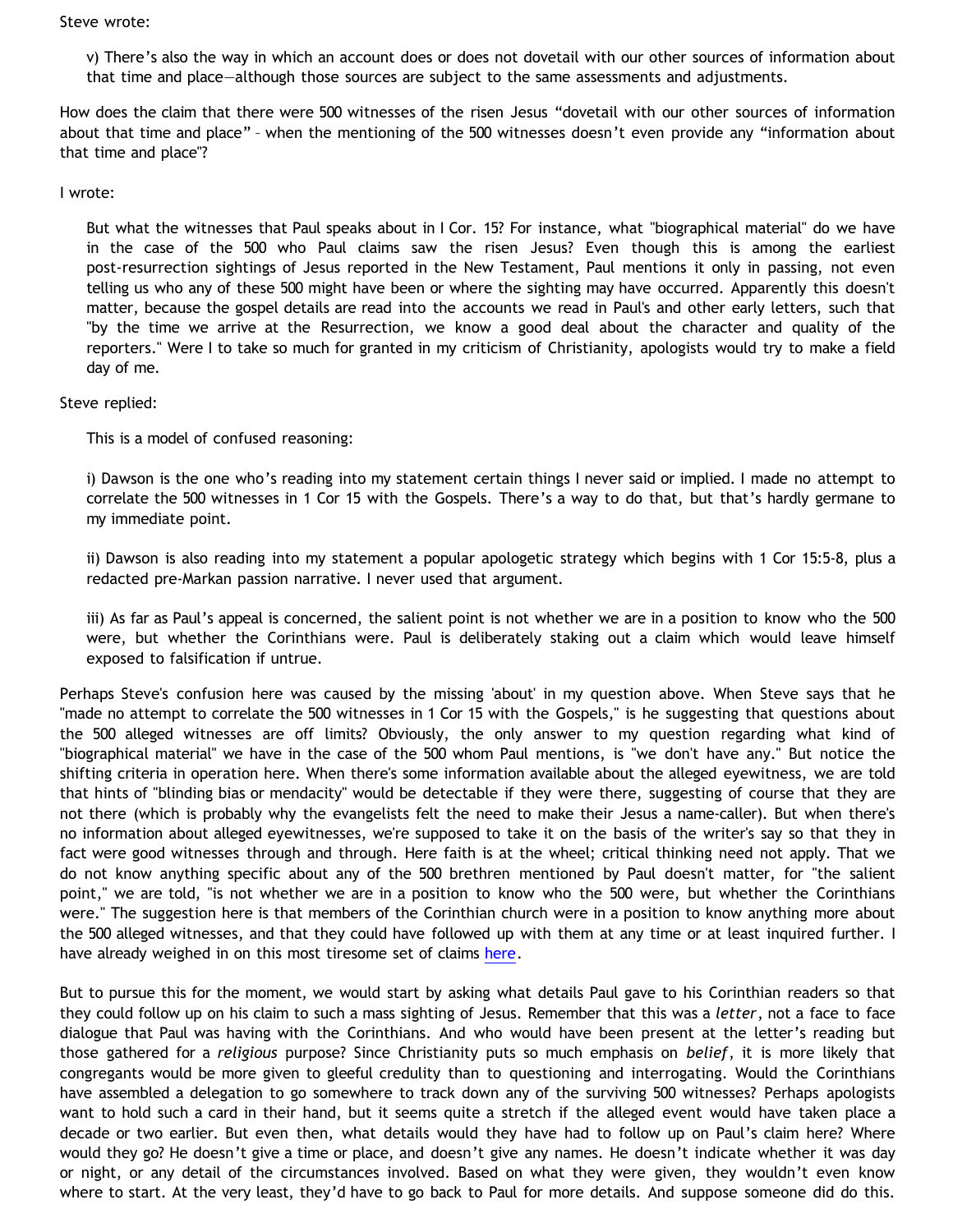There's no record that anyone did or did not. There's certainly no record of anyone researching Paul's claims and disconfirming them; apologists can satisfy themselves with this. But there's also no record of anyone researching Paul' s claims and confirming them, too (for if there were, Christians wouldn't stop trumpeting this). What we have here is an unattested claim, simple as that.

Steve continued:

iv) Then there's the matter of Paul himself. Is he a credible character?

Someone who has visions, speaks with invisible magic beings, and believes he's going to rise after the grave? Was Marshall Applewhite a "credible character"? We can certainly judge a man by what he claims. If his claims are nonsensical, then he will likely fail the character test. If his claims are sensible, then he has a better chance of passing the grade. So far, I've not seen any Christian give any good reasons why I should consider Paul of the New Testament a credible character, while not doing so in the case of someone like Marshall Applewhite. Instead, what we get from the apologists is the regurgitated garbage that they have swallowed and called tasty and edifying, only to spit and stammer in their tantrums when the more sensible among us call their bluff.

As I had stated in my  $blog$ :

A mind inebriated on religious faith has already stepped onto the wild-card grounds of make-believe. Surely if apologists had something more substantial than special pleading and rash dismissals, they'd be screaming it instead of these paltry offerings.

by Dawson Bethrick

*posted by Bahnsen Burner at [6:00 PM](http://bahnsenburner.blogspot.com/2006/06/seeing-through-hays_06.html)*

## **6 Comments:**

## [Aaron Kinney](http://www.blogger.com/profile/8138664) said...

Wow. That took awhile to read, but Im glad I stuck with it, because you really outdid yourself. What a thorough and terrific response.

Well done!

[June 07, 2006 10:34 AM](http://bahnsenburner.blogspot.com/2006/06/114970166111233821)

[openlyatheist](http://www.blogger.com/profile/21582664) said...

I concur. This was well worth an evening's reading. :)

[June 07, 2006 11:26 PM](http://bahnsenburner.blogspot.com/2006/06/114974798271252614)

[Bahnsen Burner](http://www.blogger.com/profile/7766918) said...

And here I thought only Christians read my blog!

There was another point I want to include here. Steve wants to understand Acts' use of "heavenly vision" (26:19) as confirming the alleged objectivity of Jesus' appearance to Paul. He says that the vision that Acts has Paul speak of is " 'heavenly' because Jesus ascended to heaven. So, in order for him to appear to Paul on earth, he must leave heaven." But this explanation conflicts with Acts 3:21, which indicates that Jesus "must remain in heaven until the time comes for God to restore everything, as he promised long ago through his holy prophets." Had God restored everything by the time Saul made his journey on the road to Damascus, his ministry to the gentiles would have been too late. What we have here is ad hoc apology, asserted without thorough knowledge of what the 'good book' itself says. Besides, as I pointed out in my blog, Acts' account of Paul's encounter with Jesus has him see "a light from heaven," not a *person* from heaven. Instead of strengthening his claim that Paul's vision was 'objective', Steve simply makes his own case all the worse.

Regards, Dawson